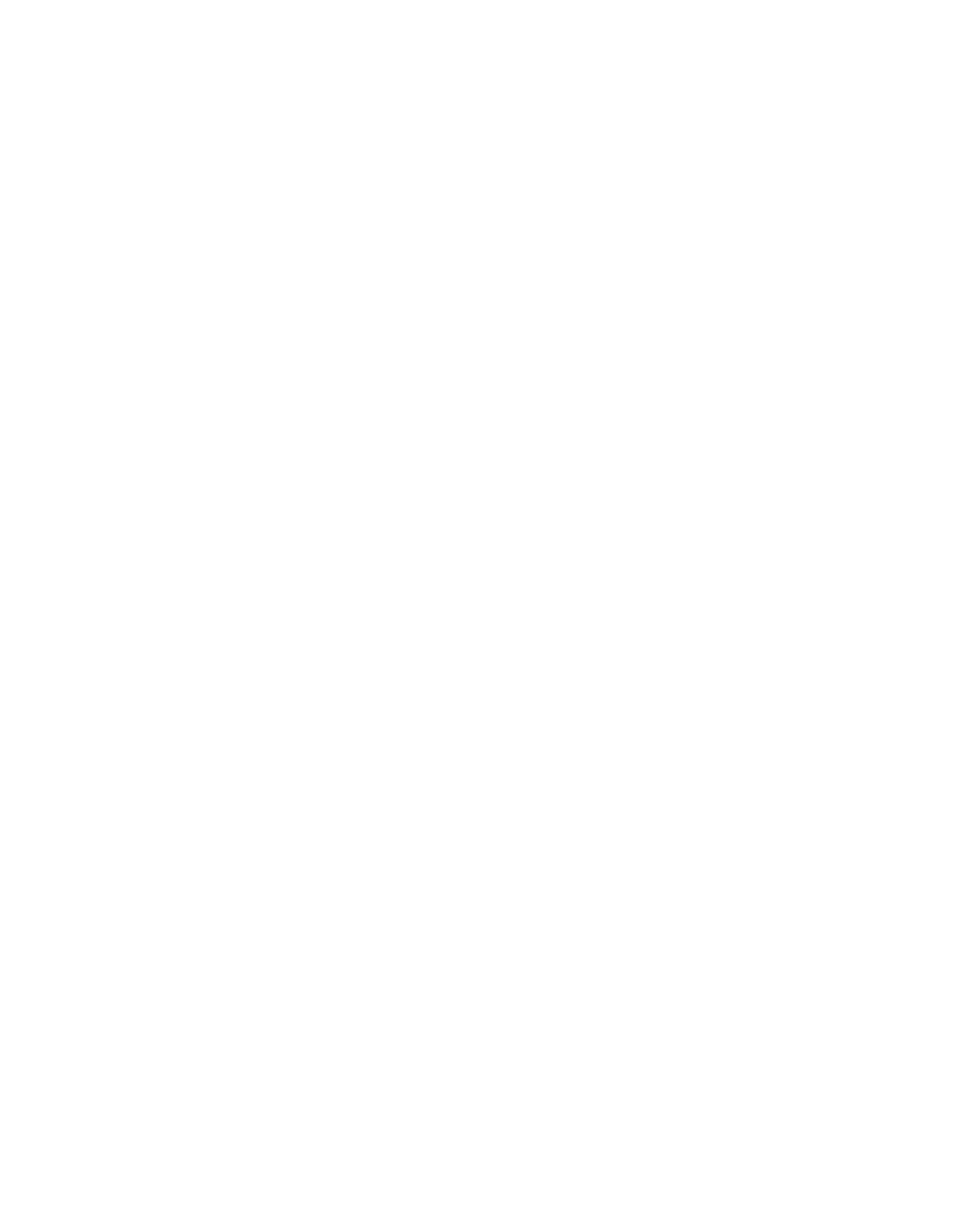

## **Middle Tennessee State University Executive and Governance Committee**

Tuesday, February 27, 2018 – 10:00 a.m.

## **ORDER OF BUSINESS**

| 1. | Call to Order |  |  |
|----|---------------|--|--|
|    |               |  |  |

- 2. Remarks by Chairperson and President
- 3. Roll Call

| 4. Approval of Minutes from November 29, 2017 Meeting (Action)  Tab 1 |
|-----------------------------------------------------------------------|
|                                                                       |
| 6. Board of Trustees Policy Selection, Evaluation and Retention       |
|                                                                       |
| 7. President's Compensation and Contract (Action)  Tab 4              |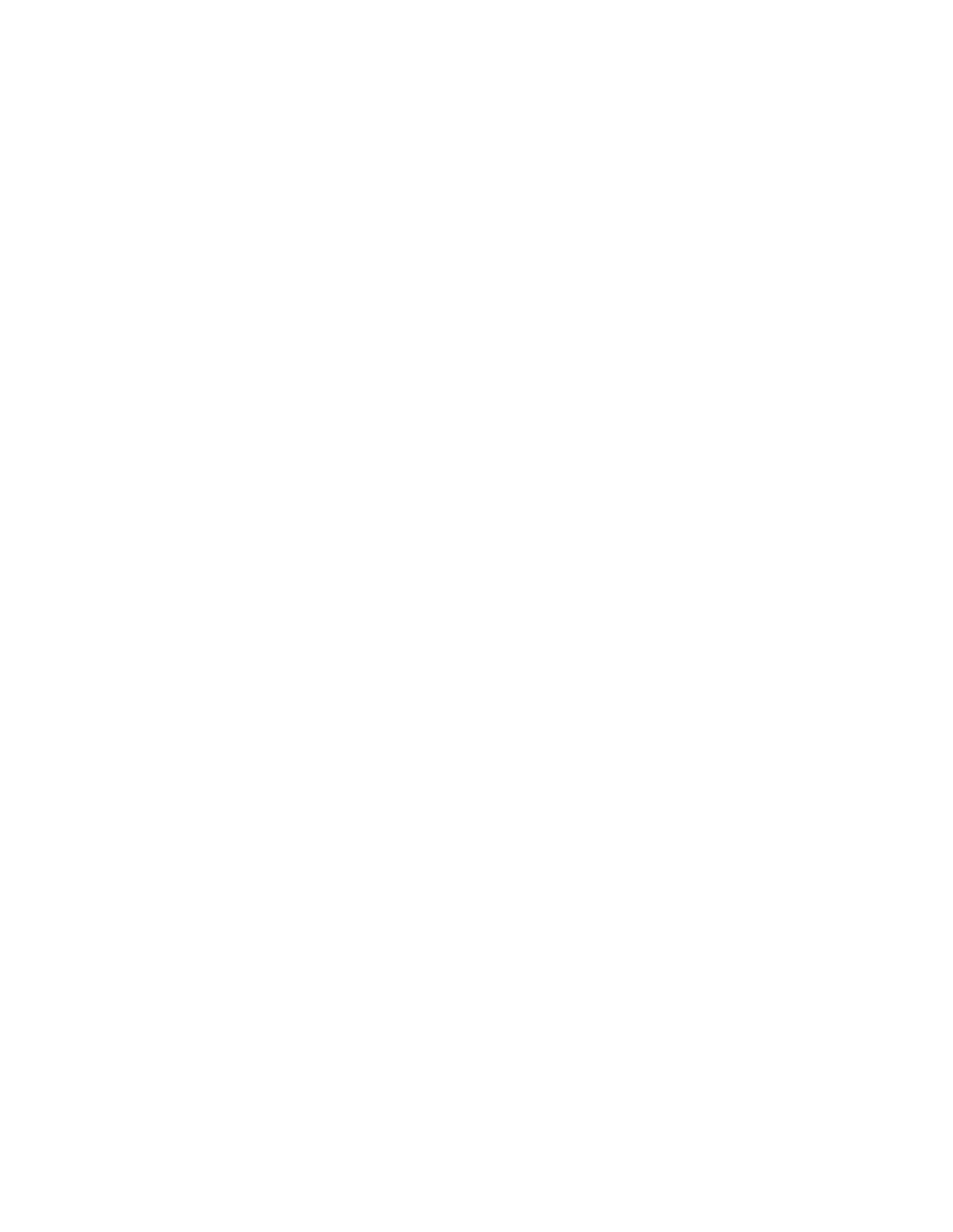

**Middle Tennessee State University**

**Executive and Governance Committee**

Tuesday, February 27, 2018 – 10:00 a.m.

# Tab 1

Minutes of November 29, 2017 Executive and Governance

Committee Meeting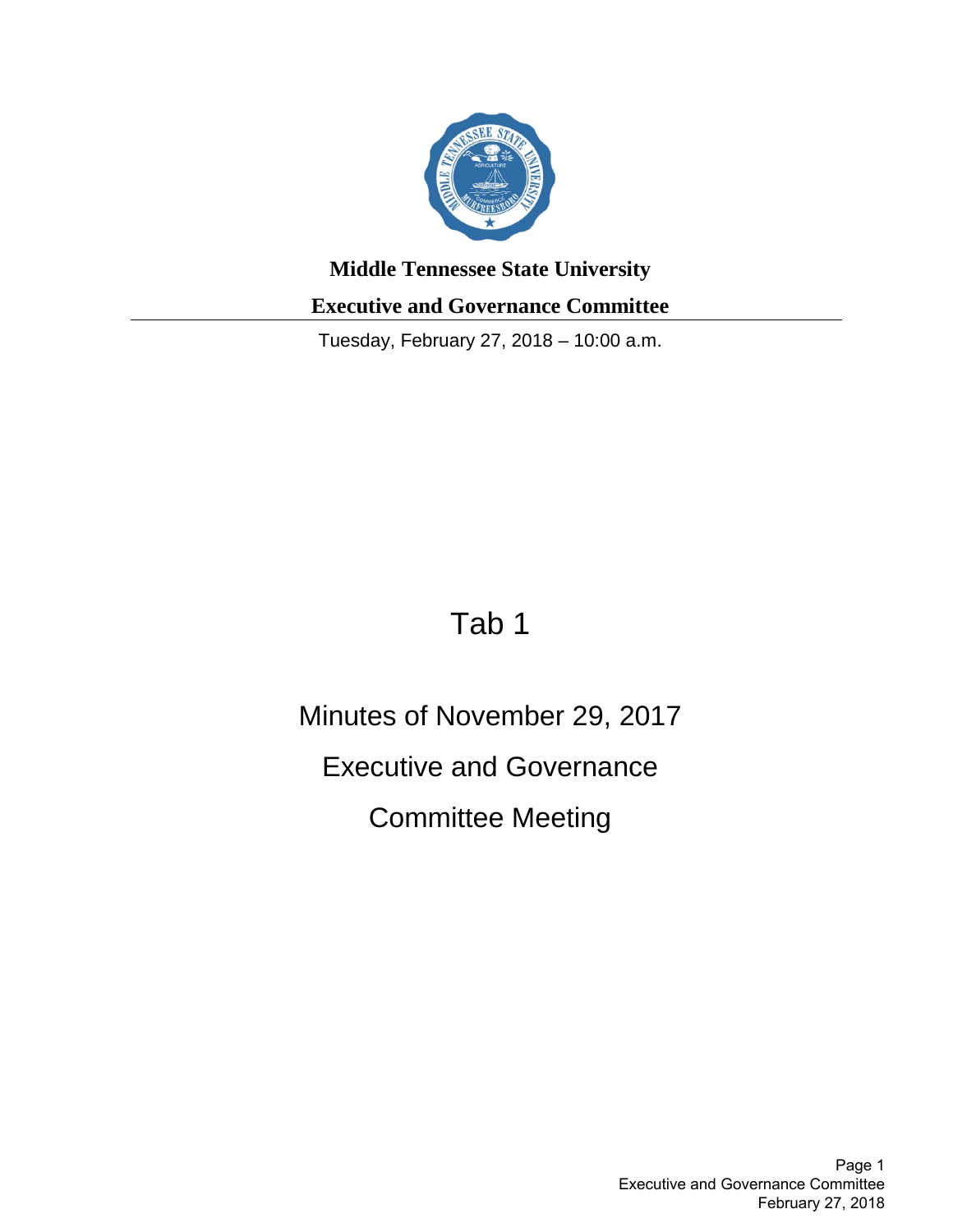Page 2 Executive and Governance Committee February 27, 2018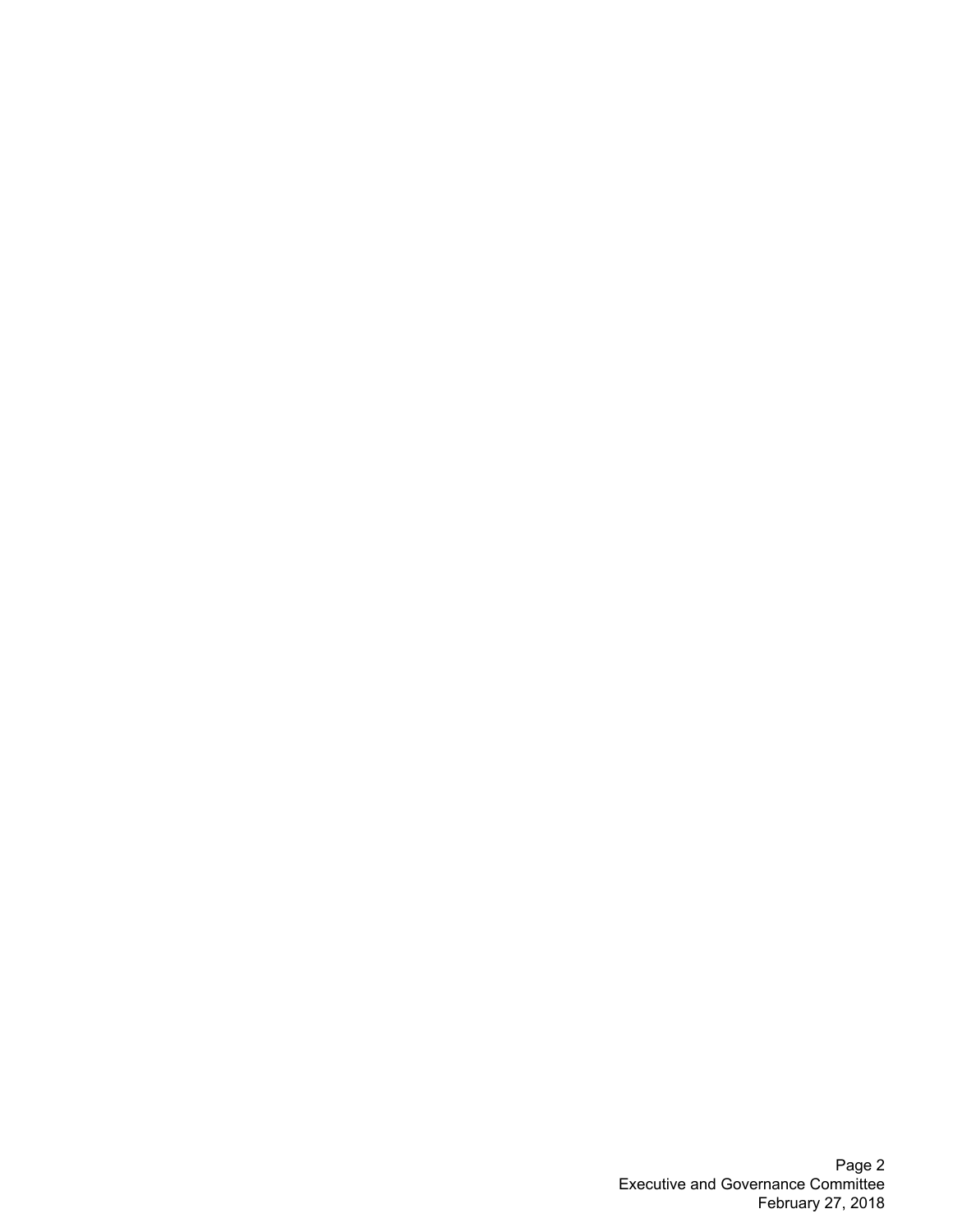

## **Middle Tennessee State University Board of Trustees**

| <b>MEETING:</b>              | <b>Executive and Governance Committee</b>                                                   |
|------------------------------|---------------------------------------------------------------------------------------------|
| <b>SUBJECT:</b>              | Minutes of November 29, 2017<br><b>Executive and Governance</b><br><b>Committee Meeting</b> |
| DATE:                        | February 27, 2018                                                                           |
| <b>PRESENTER:</b>            | <b>Steve Smith</b>                                                                          |
| <b>ACTION REQUIRED:</b>      | Voice Vote                                                                                  |
| <b>STAFF RECOMMENDATION:</b> | Approval                                                                                    |

#### **BACKGROUND INFORMATION:**

The Executive and Governance Committee met on November 29, 2017. Minutes from this meeting are provided for review and approval.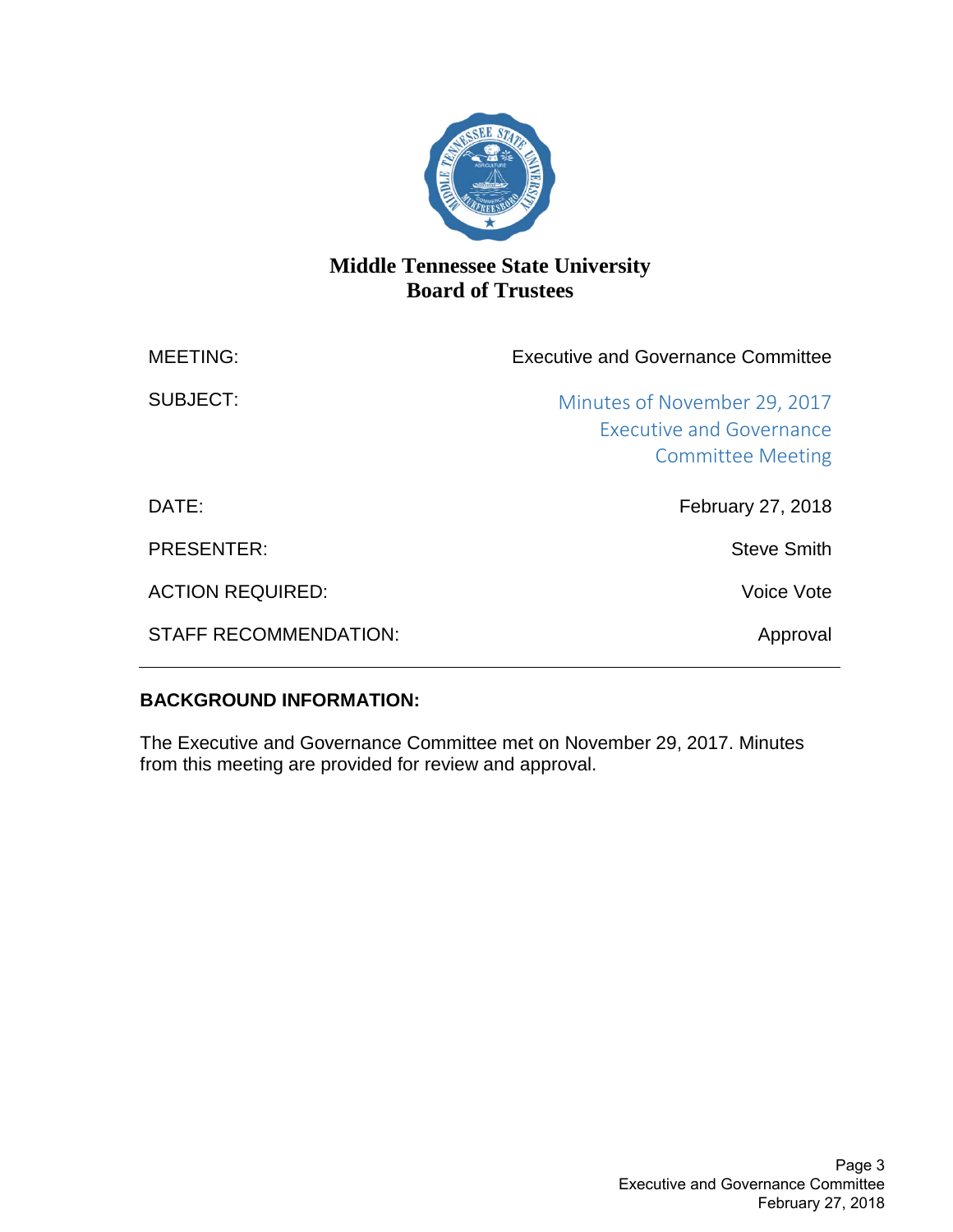Page 4 Executive and Governance Committee February 27, 2018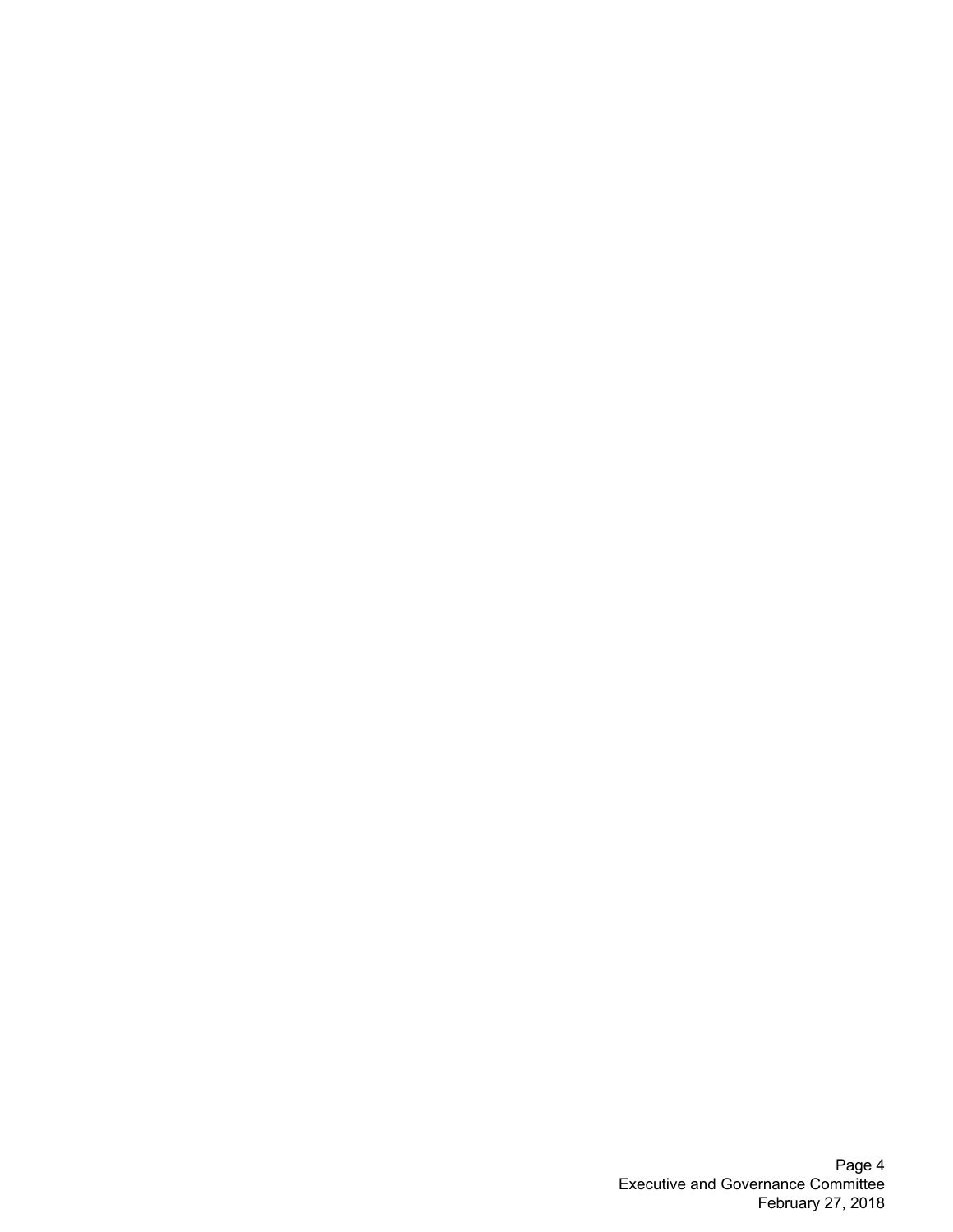#### **MINUTES OF THE**

#### **EXECUTIVE AND GOVERNANCE COMMITTEE**

The Executive and Governance Committee met on Wednesday, November 29, 2017, at Middle Tennessee State University. Chairman Steve Smith called the meeting to order at 9:36 a.m. Roll call was taken by Heidi Zimmerman and a quorum was present with the following Committee members in attendance: Steve Smith, Darrell Freeman and Chris Karbowiak. Also present were Trustees Andy Adams, J.B. Baker, Pete DeLay, Joey Jacobs, Tony Johnston, and Lindsey Weaver. Alan Thomas, Vice President for Business and Finance; Andrew Oppmann, Vice President for Marketing and Communications; Bruce Petryshak, Vice President for Information Technology and Chief Information Officer; Mark Byrnes, Provost; Joe Bales, Vice President for University Advancement; Deb Sells, Vice President for Student Affairs and Vice Provost for Enrollment Management; and Heidi Zimmerman, University Counsel and Board Secretary were also in attendance.

**Approval of Minutes**. Trustee Freeman made the motion to approve the minutes from the September 12, 2017 meeting of the Executive and Governance Committee. Trustee Karbowiak seconded that motion. A voice vote was taken and the motion to approve the minutes of the September 12, 2017 meeting of the Executive and Governance Committee carried.

**President's Evaluation.** Chairman Smith provided a status of the president's annual evaluation by stating that he sent copies of Dr. McPhee's self-assessment to each trustee for review and feedback. He will prepare a written synopsis of the trustees' responses and comments.

**President's Compensation.** Chairman Smith stated that he has contacted the Association of Governing Boards, of which MTSU is an institutional member, for assistance in evaluating presidential compensation. A proposal including a scope of services was provided, with AGB recommending Dr. Joseph Johnston as the consultant. There was vigorous and thoughtful debate on the topic of hiring a consultant to evaluate the president's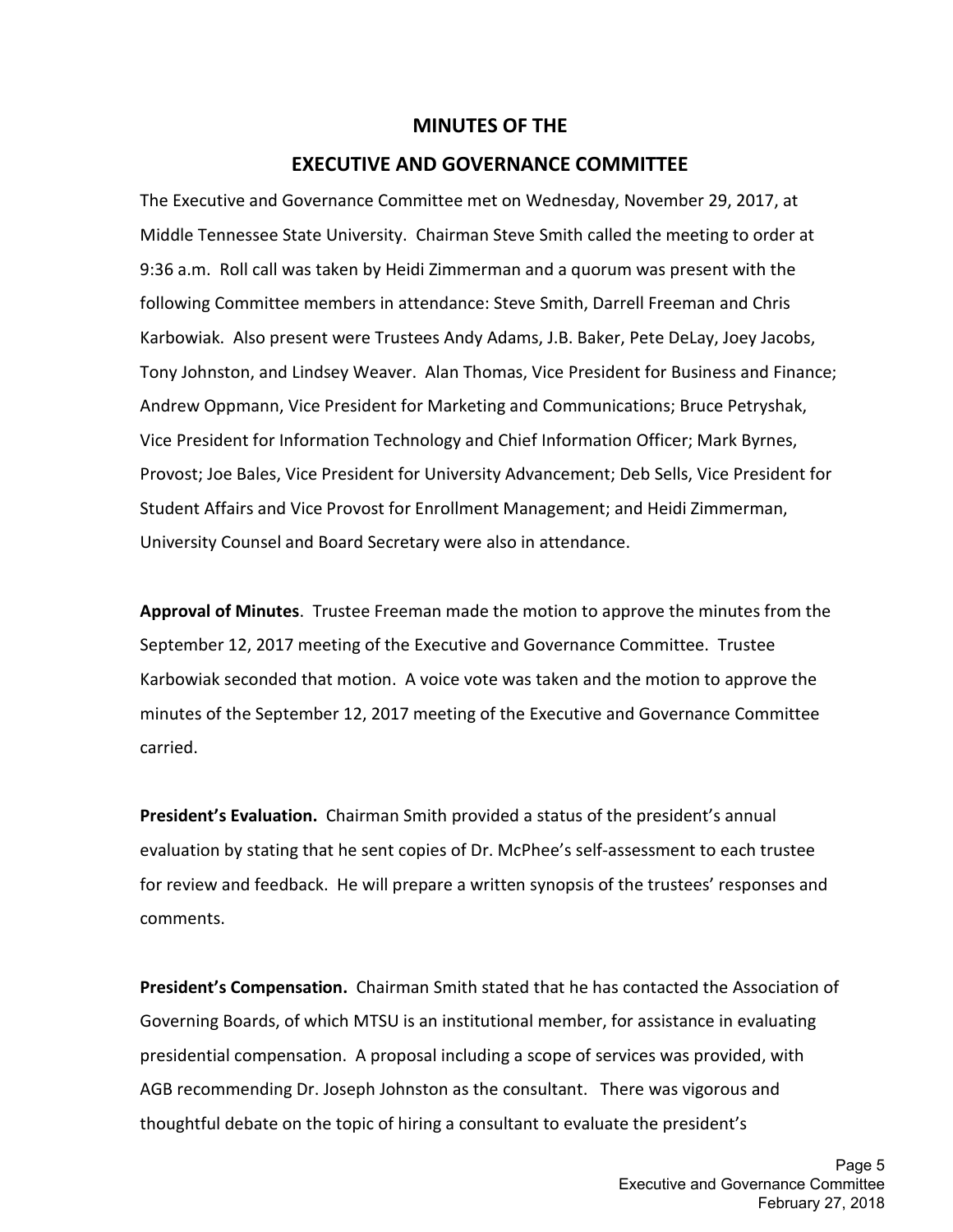compensation package. Trustee Freeman questioned using taxpayer money to pay an outside consultant to do what could be done in-house. Trustee Karbowiak agreed with Trustee Freeman on those points but stated that there was some logic in using an outside source because they needed to get a broader understanding of how institutions outside Tennessee are compensating their presidents. Trustee Johnston stated that valid data was needed to better understand the broader market. The cost for the outside consultant is a factor along with the institution's budget, but valid data is needed to make supportable decisions. Trustee Freeman pointed out that the Board will be asking the institution to make budget cuts while at the same time spending taxpayers' money on outside consultants and that this sent a mixed message to the campus. Trustees Baker and DeLay agreed with Trustee Johnston that the Committee needed to see where the market was. Trustee Freeman replied that TBR did a market data search and that staff had access to sufficient information that could be used to compare salaries paid to presidents at other institutions of higher education. Mr. Thomas confirmed that staff has access to comparative data. Trustee Karbowiak was concerned about the currency of that data and any perception of undue influence on staff. Trustee DeLay indicated that the fee was a small price to pay to have an independent set of eyes look at this issue. After a lengthy discussion during which the cost of the service was debated, Trustee Karbowiak made the motion to engage AGB as consultant for the scope of services as presented. Trustee Freeman seconded the motion. The motion to engage AGB for the scope of services as proposed passed unanimously. Further discussion after the vote was taken was to place a deadline for receipt of the report as the end of January 2018.

**Board Policy Selection, Evaluation, and Retention of the President.** Chairman Smith reminded the Committee that it approved policies at the previous Committee meeting for SACSCOC purposes, but that the Committee agreed to put this policy on the agenda for further review. Several revisions were discussed with Trustee Freeman making the motion that the policy be revised to incorporate those changes, and that the revised policy be brought back to the Committee at its next meeting. Those revisions are as follows: 1.) in the first line of Section 3, replace "the Board may set terms and conditions" with "the Board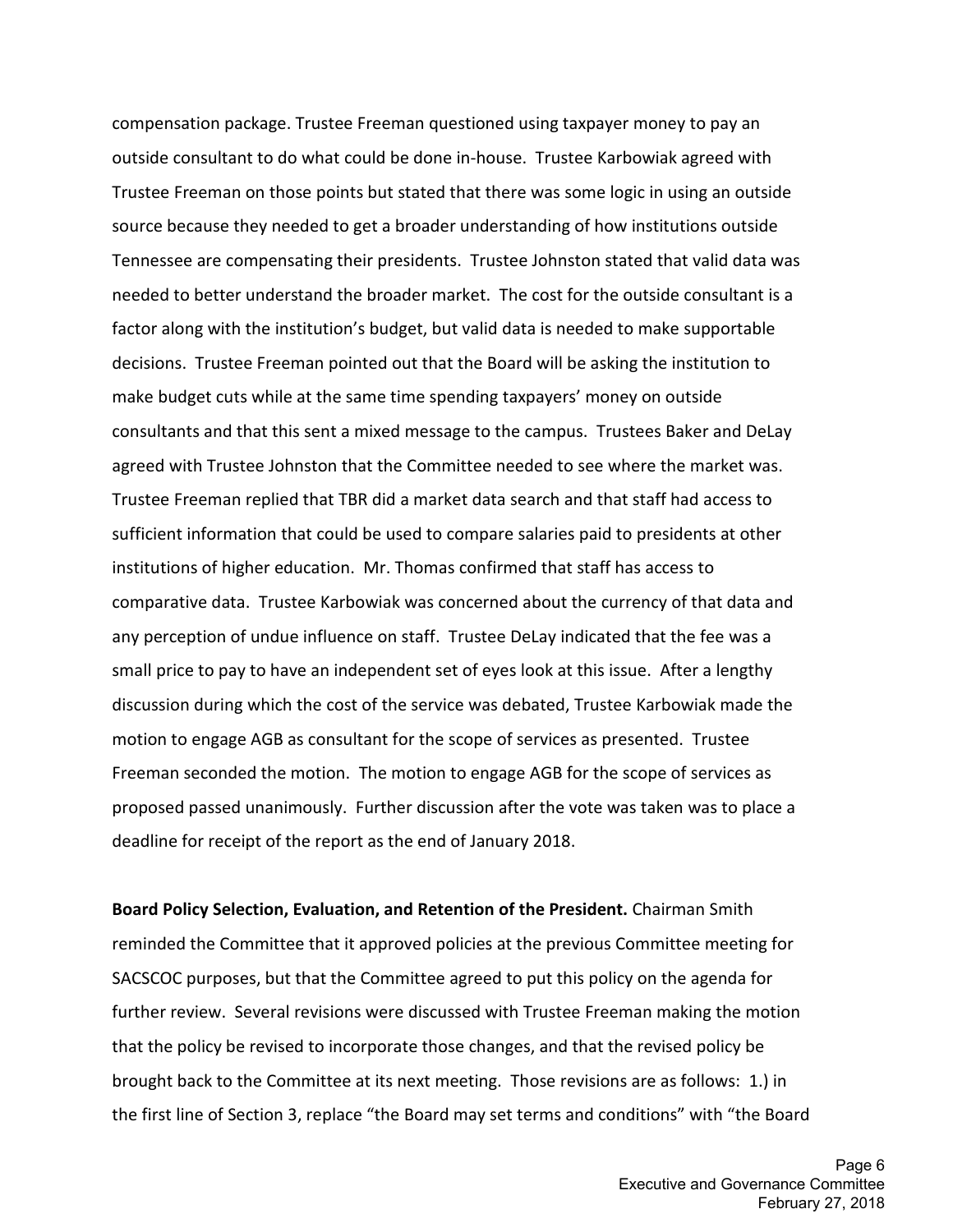shall set terms and conditions;" 2.) in Section 5, revise the first sentence of the second paragraph to state: "This review may, from time to time;" and, 3.) combine the elements of the annual and the periodic comprehensive evaluation so that a comprehensive evaluation occurs annually. Trustee Karbowiak seconded the motion. The motion to revise the policy as specified and to review it at the next meeting of the Committee carried.

The meeting adjourned at 10:06 a.m.

Respectfully Submitted, Executive and Governance Committee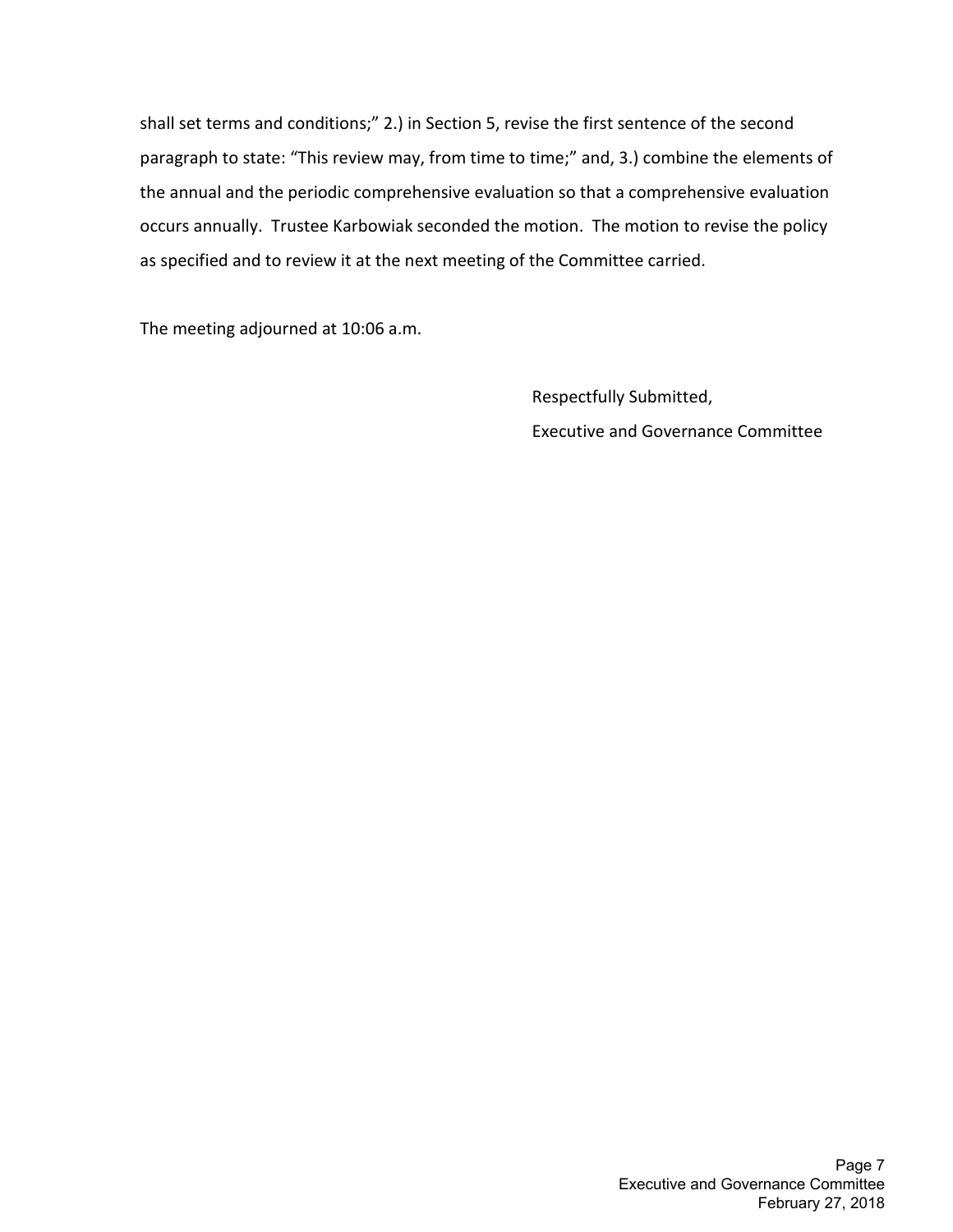Page 8 Executive and Governance Committee February 27, 2018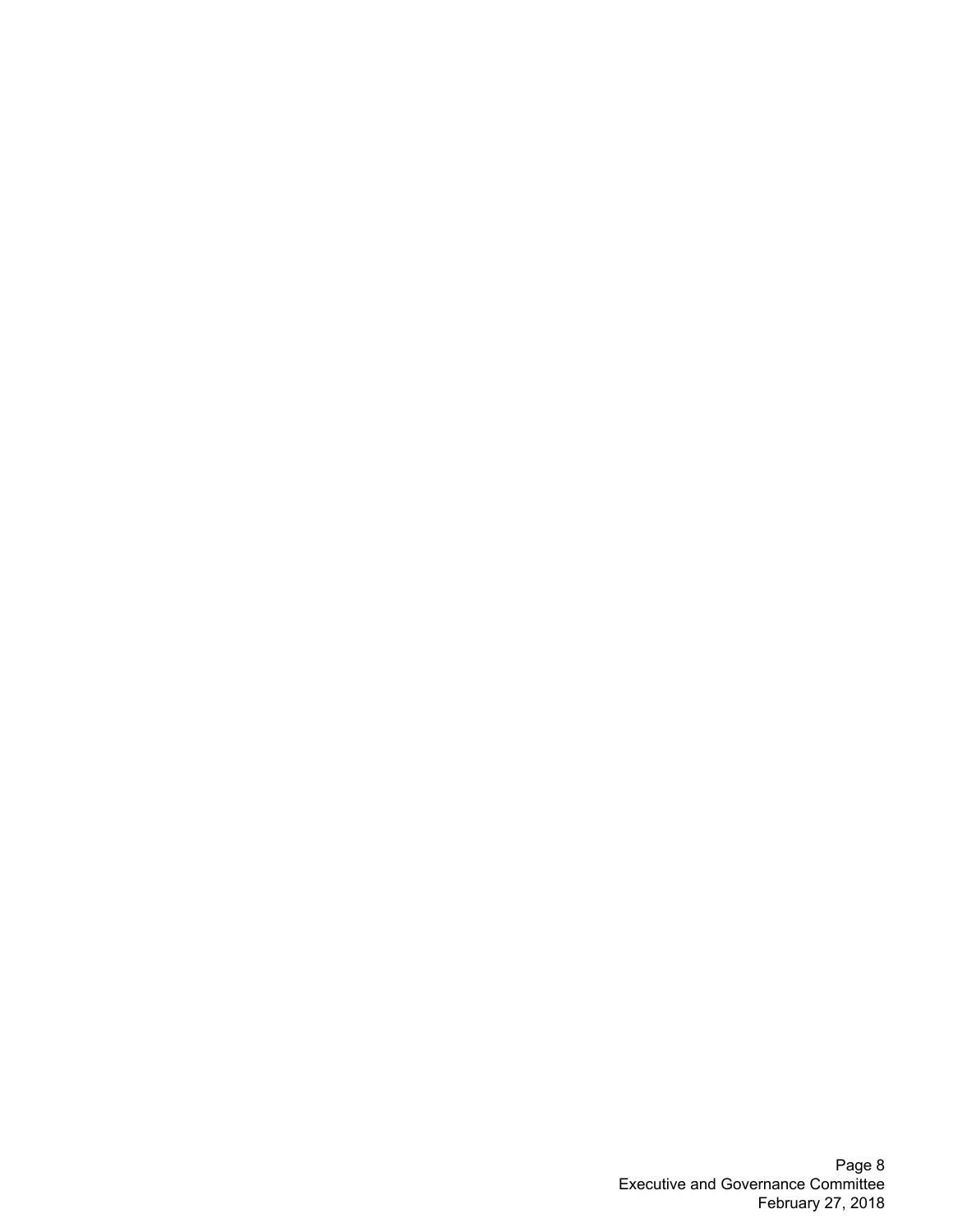

## **Middle Tennessee State University Executive and Governance Committee**

Tuesday, February 27, 2018 – 10:00 a.m.

# Tab 2

## Institutional Mission/Mission Profile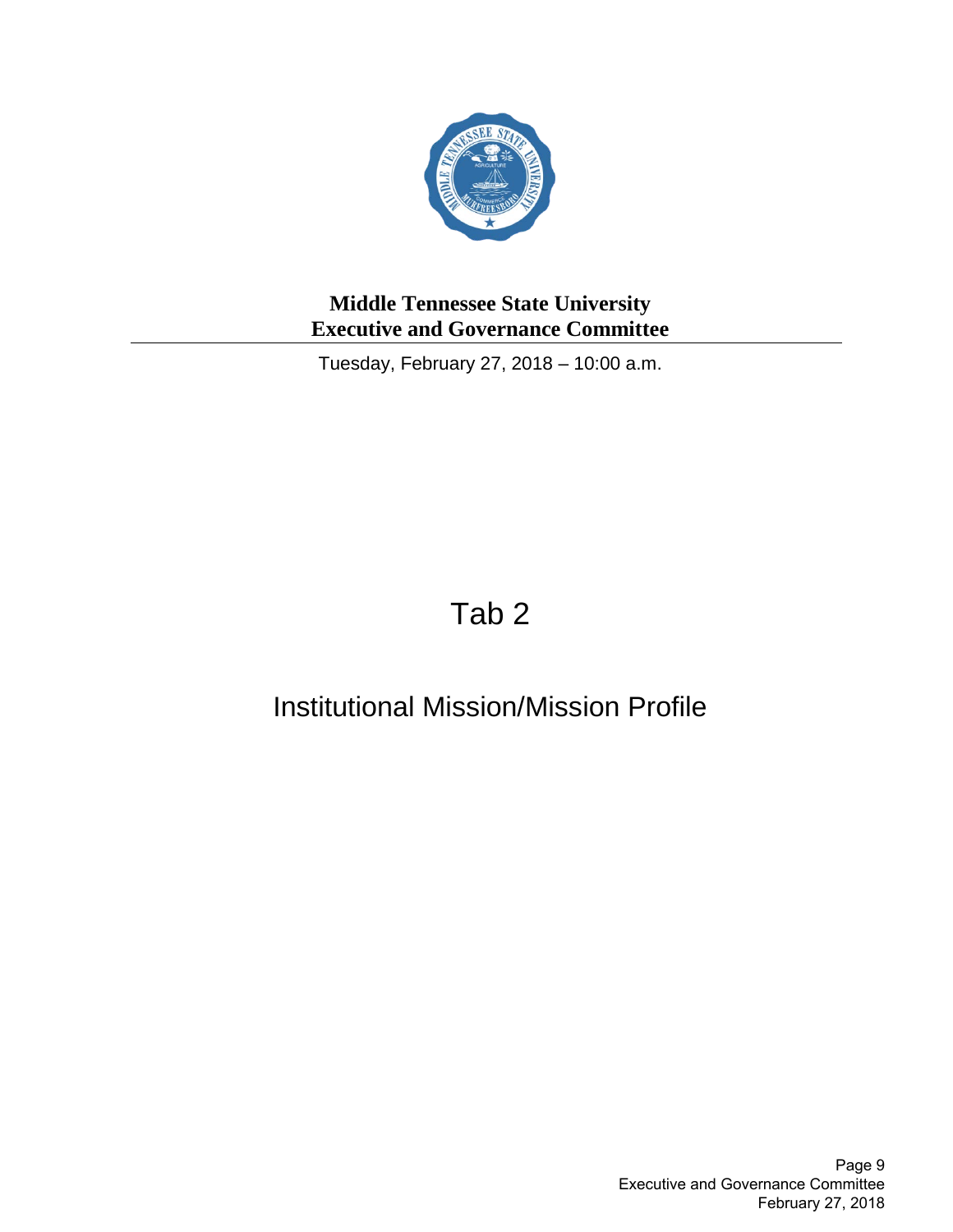Page 10 Executive and Governance Committee February 27, 2018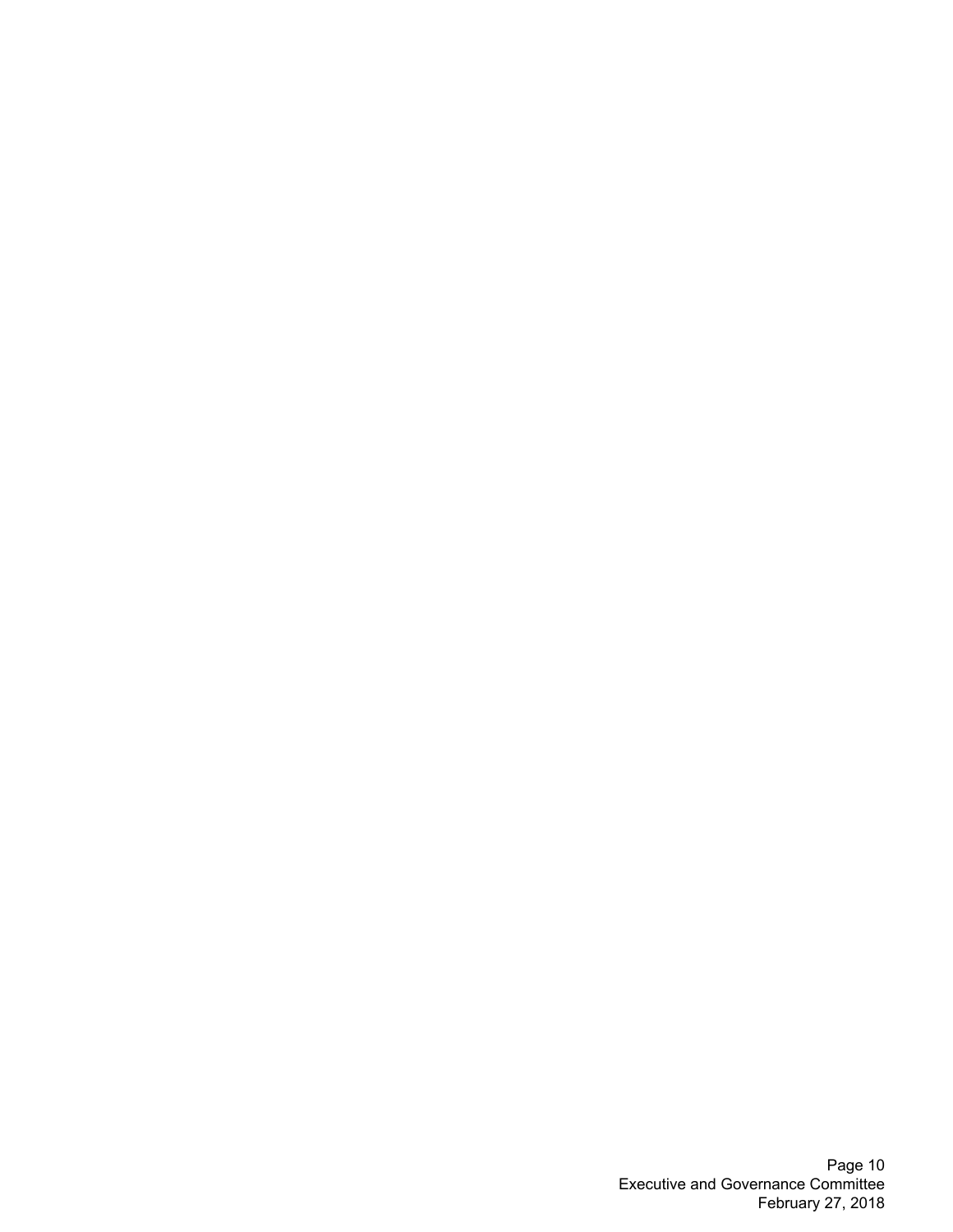

## **Middle Tennessee State University Board of Trustees**

| <b>MEETING:</b>              | <b>Executive and Governance Committee</b>    |
|------------------------------|----------------------------------------------|
| SUBJECT:                     | <b>Institutional Mission/Mission Profile</b> |
| DATE:                        | February 27, 2018                            |
| <b>PRESENTER:</b>            | Mark Byrnes                                  |
| <b>ACTION REQUIRED:</b>      | Voice Vote                                   |
| <b>STAFF RECOMMENDATION:</b> | Approval                                     |

### **BACKGROUND INFORMATION:**

Tenn. Code Ann. § 49-8-101 (d) requires the institution to annually submit its mission statement to THEC for review and approval. The University Planning Committee reviewed and revised the mission statement, posted the revision for campus-wide review, and it was then reviewed and approved by the President. Once approved by the Board at its March meeting, the mission statement will be provided to THEC to fulfill this statutory requirement.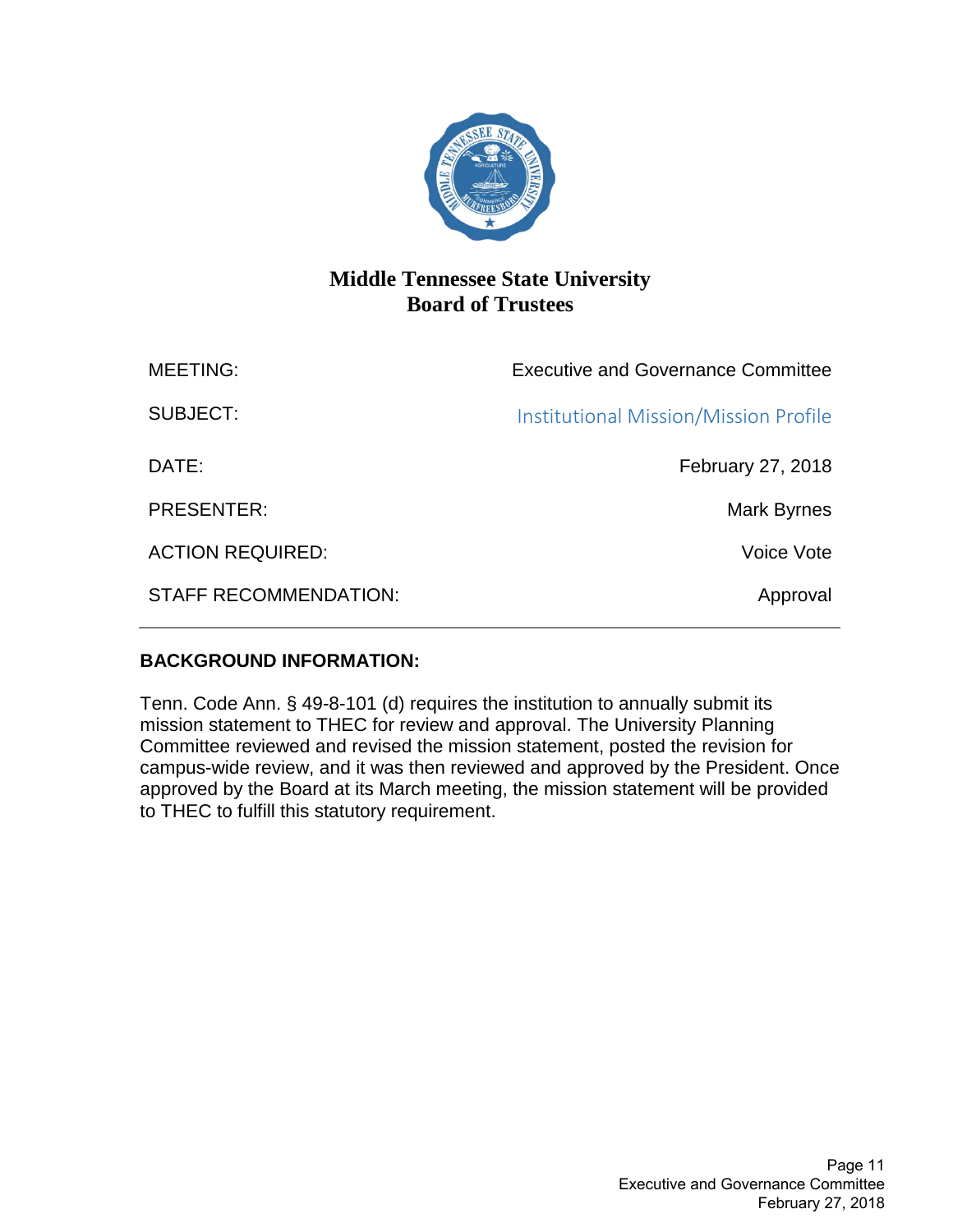Page 12 Executive and Governance Committee February 27, 2018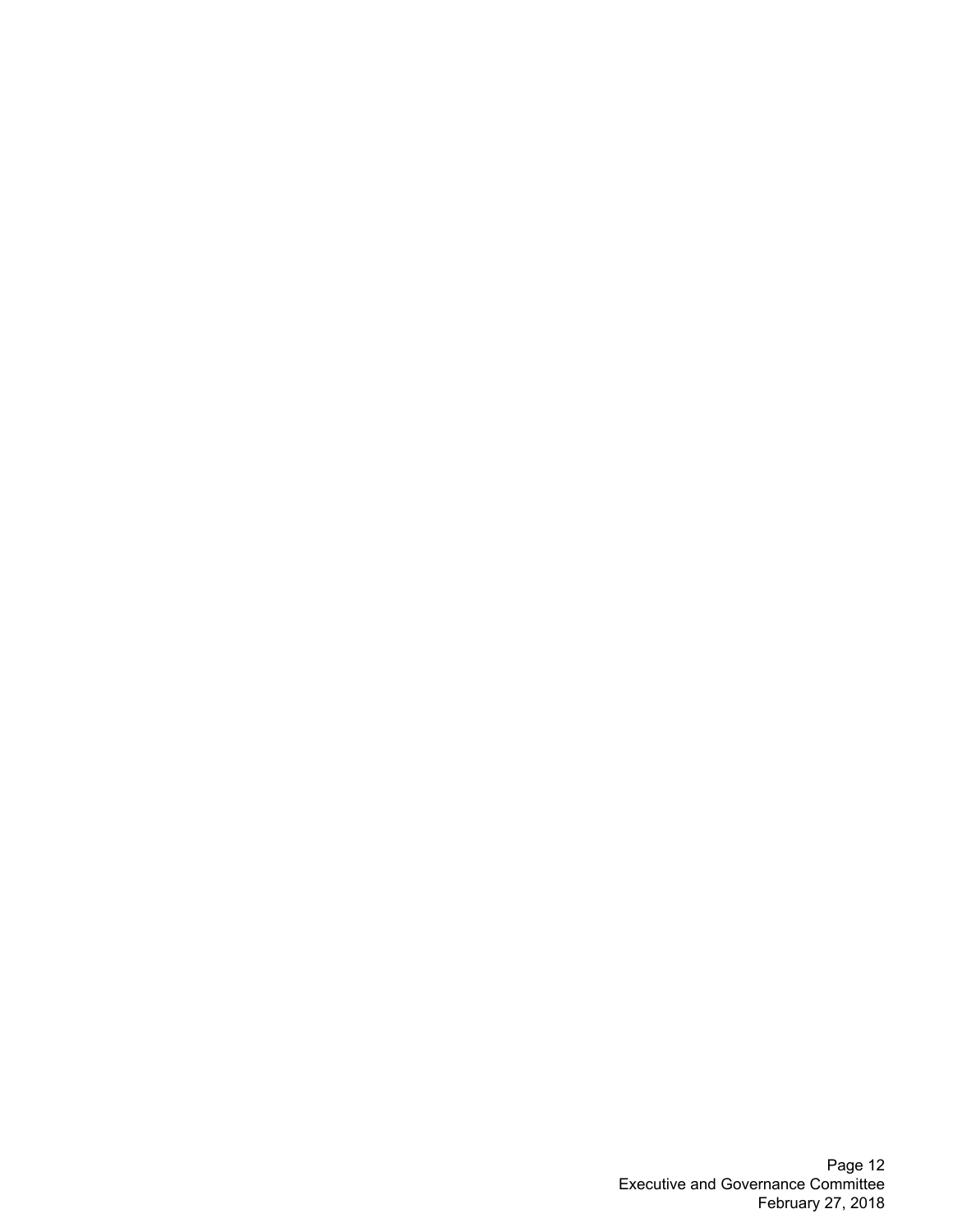#### Statement of Mission

Middle Tennessee State University, a comprehensive, innovative institution, attracts students to distinctive bachelors, master's, specialist, and doctoral programs that prepare graduates to thrive in their chosen professions and a changing global society. Students and faculty generate, preserve, and disseminate knowledge and collaboratively promote excellence through teaching and learning, research, creative activity, and public engagement.

*Approved , by the MTSU Board of Trustees.* 

#### Institutional Mission Profile

Middle Tennessee State University is a selective, comprehensive institution located in the geographic center of the state. The University embraces its role as a destination of choice for Tennessee undergraduates while its distinctive programs draw students from across the nation and around the world. Through innovative undergraduate and graduate programs, MTSU attracts a diverse, largely full-time student population with a broad range of academic preparedness. The University is committed to using advanced research-based practices to help students recognize their academic promise and achieve success: it annually confers more than 5,000 degrees. Dedicated faculty prepare students for lifelong learning that adapts to and shapes a rapidly changing world through an understanding of culture and history, scholarship, and creative undertakings. MTSU's signature Honors College and experiential and integrative learning programs deliver a value-added undergraduate education rich in research, service learning, and civic engagement. Graduate offerings foster the pursuit of scholarly research, creative endeavors, and professional advancement through programs spanning the arts and humanities, education, business, STEM, the social, behavioral, and health sciences, and media and entertainment. MTSU houses centers of excellence in historic preservation and popular music and notable chairs of excellence. MTSU holds the Doctoral Moderate Research and Community Engagement Carnegie Classifications.

*Approved , by the MTSU Board of Trustees.*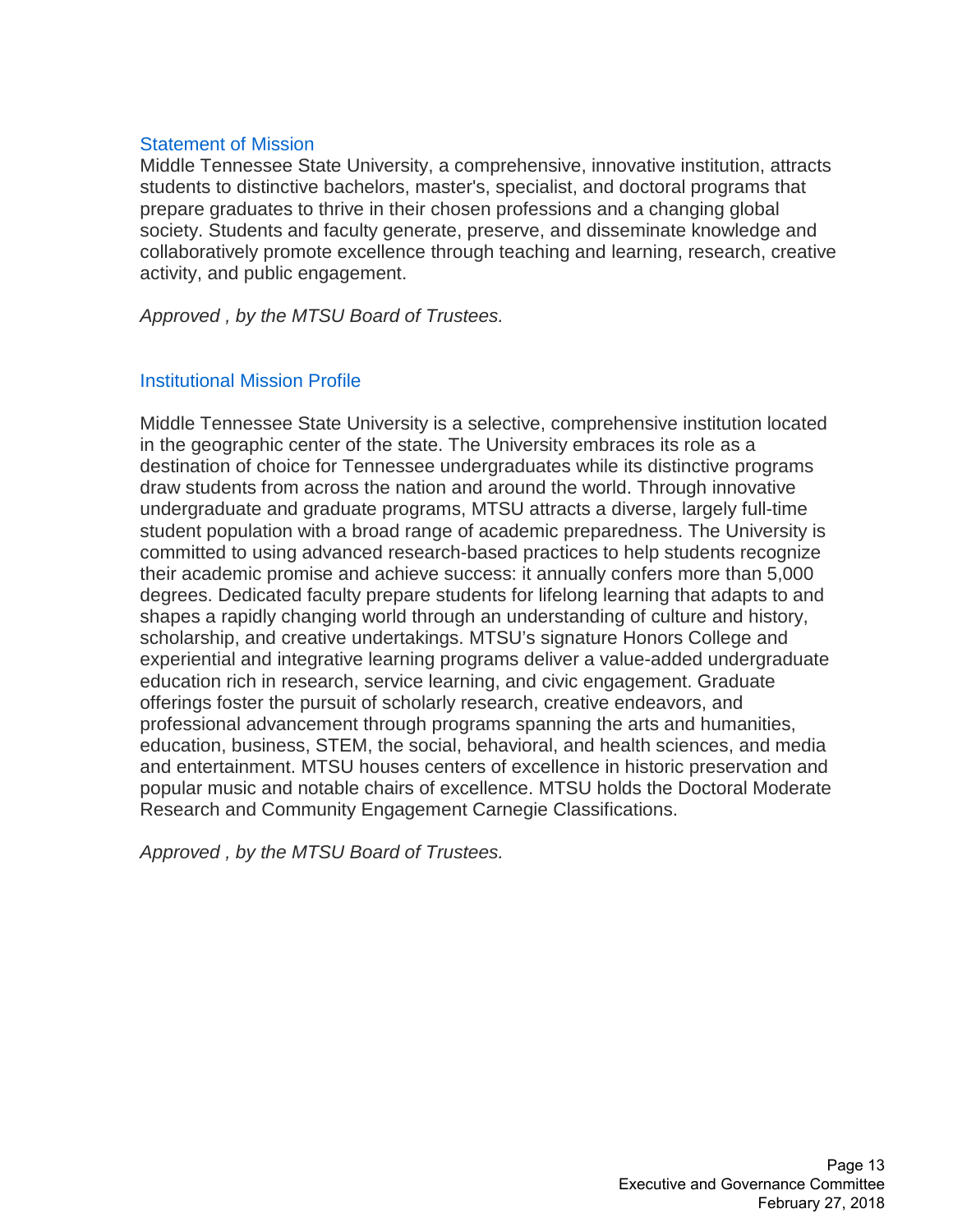Page 14 Executive and Governance Committee February 27, 2018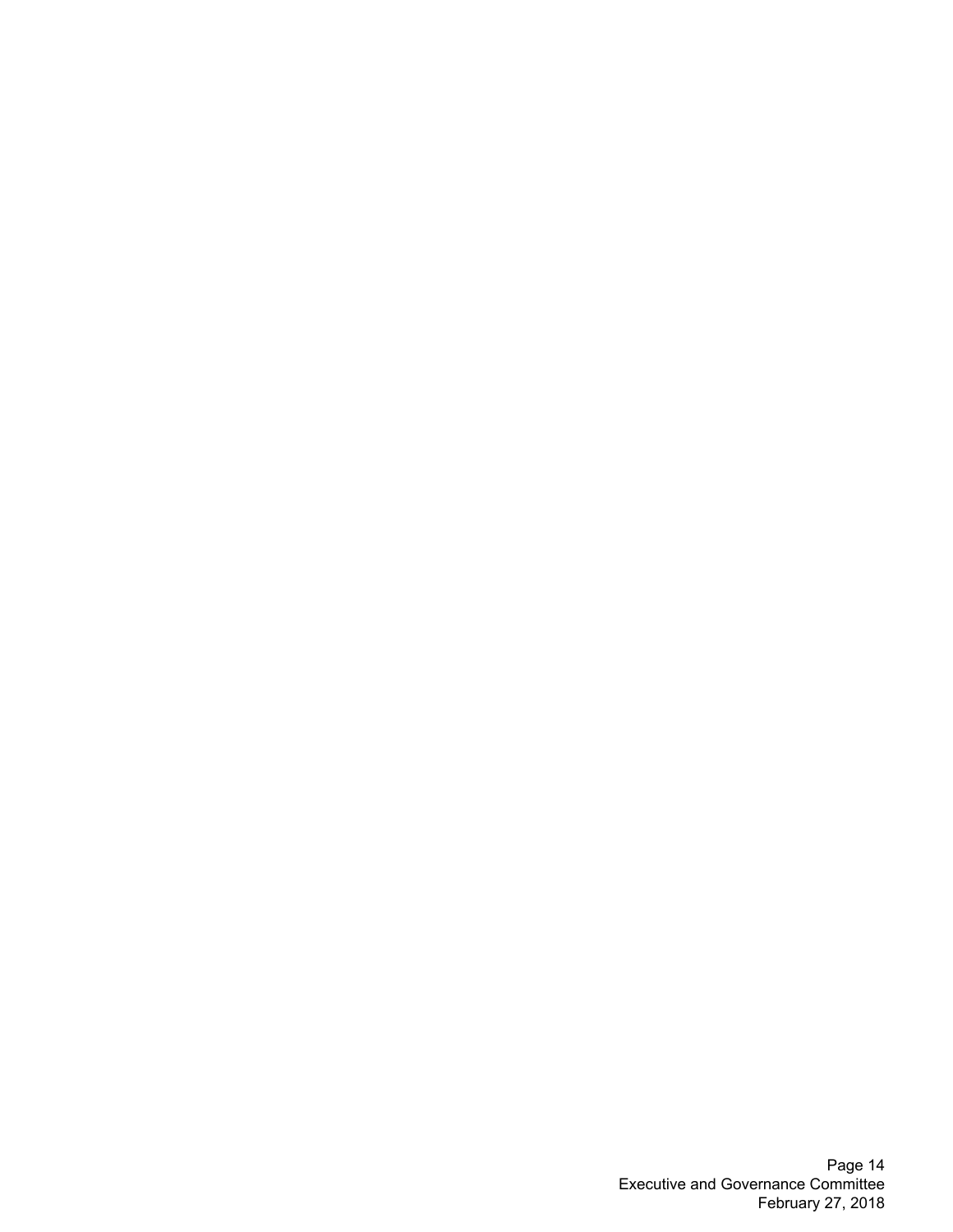

## **Middle Tennessee State University Executive and Governance Committee**

Tuesday, February 27, 2018 – 10:00 a.m.

# Tab 3

## Board of Trustees Policy Selection, Evaluation and

## Retention of the President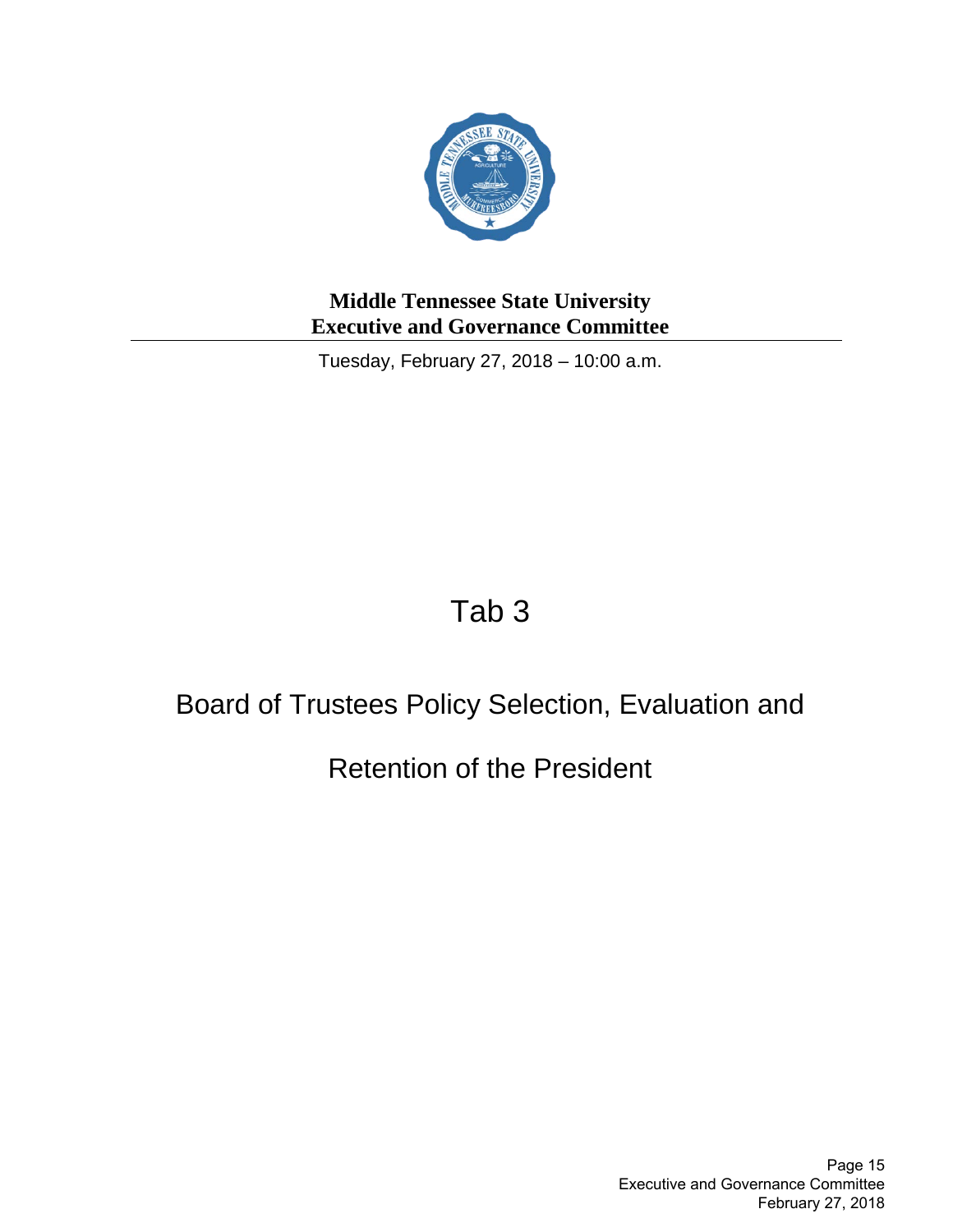Page 16 Executive and Governance Committee February 27, 2018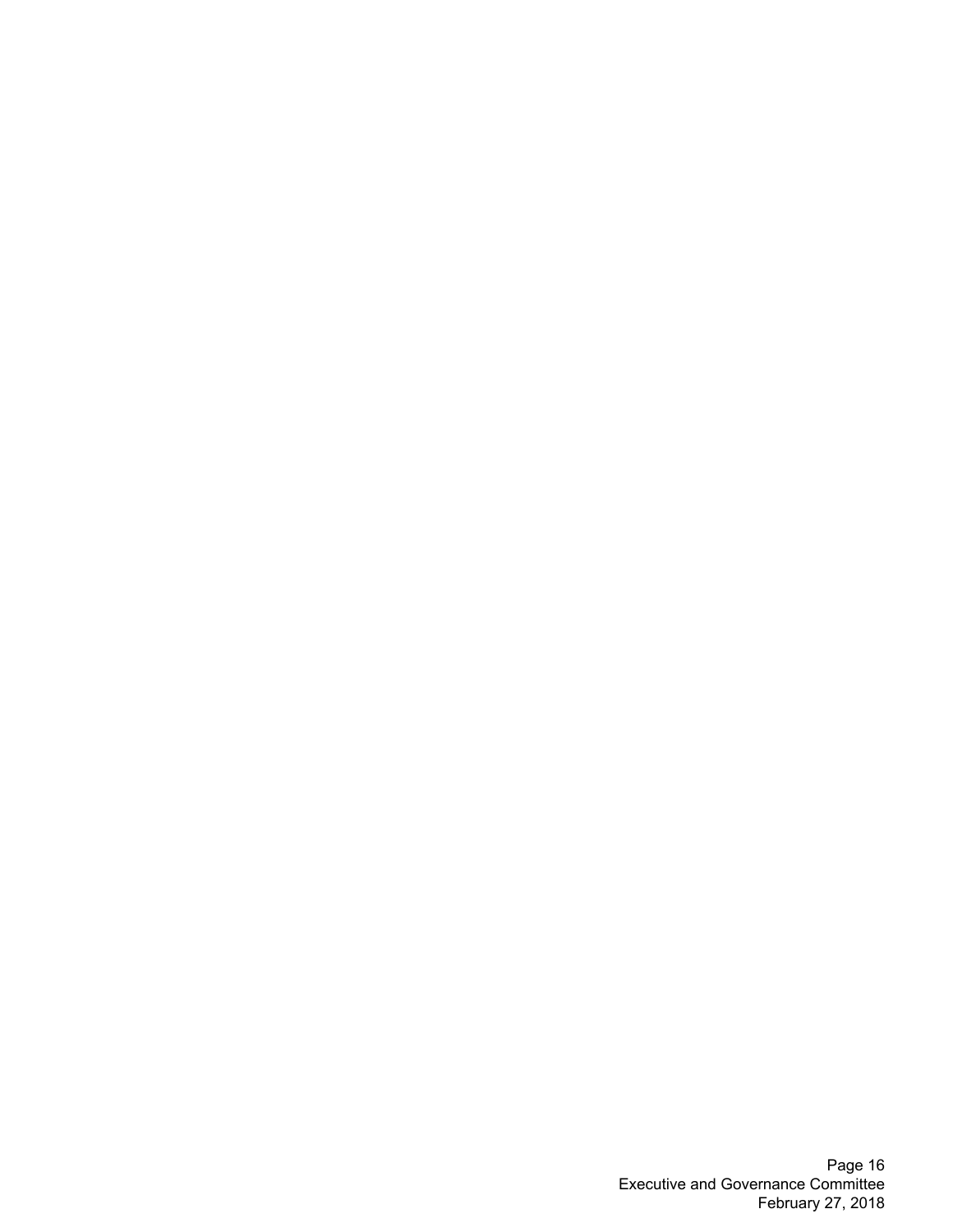

## **Middle Tennessee State University Board of Trustees**

| <b>MEETING:</b>              | <b>Executive and Governance Committee</b>                                                  |
|------------------------------|--------------------------------------------------------------------------------------------|
| SUBJECT:                     | <b>Board of Trustees Policy</b><br>Selection, Evaluation and Retention<br>of the President |
| DATE:                        | February 27, 2018                                                                          |
| <b>PRESENTER:</b>            | Heidi Zimmerman                                                                            |
| <b>ACTION REQUIRED:</b>      | Voice Vote                                                                                 |
| <b>STAFF RECOMMENDATION:</b> | Approval                                                                                   |

#### **BACKGROUND INFORMATION:**

On November 29, 2017, the Committee discussed revision to this policy including as concerns annual evaluation and comprehensive review. The first document is the policy in its current form. The second and third documents are redline and clean versions of the policy including revisions as understood from the November 29 meeting. Provided for the Committee's additional consideration are the fourth and fifth documents. This revision is more broadly worded, indicating that the Board will set a process in place as it deems appropriate, to be administered by the Executive and Governance Committee.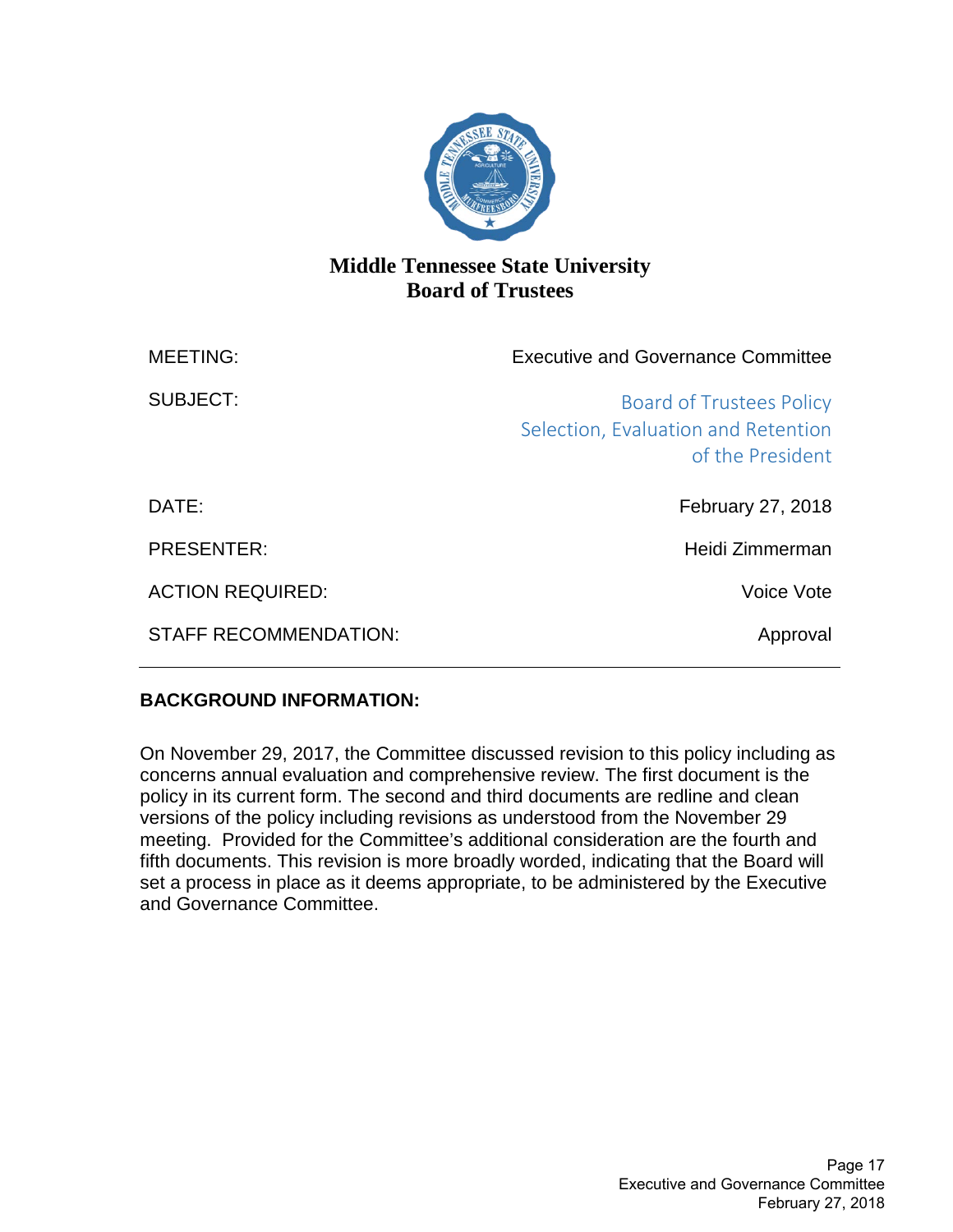Page 18 Executive and Governance Committee February 27, 2018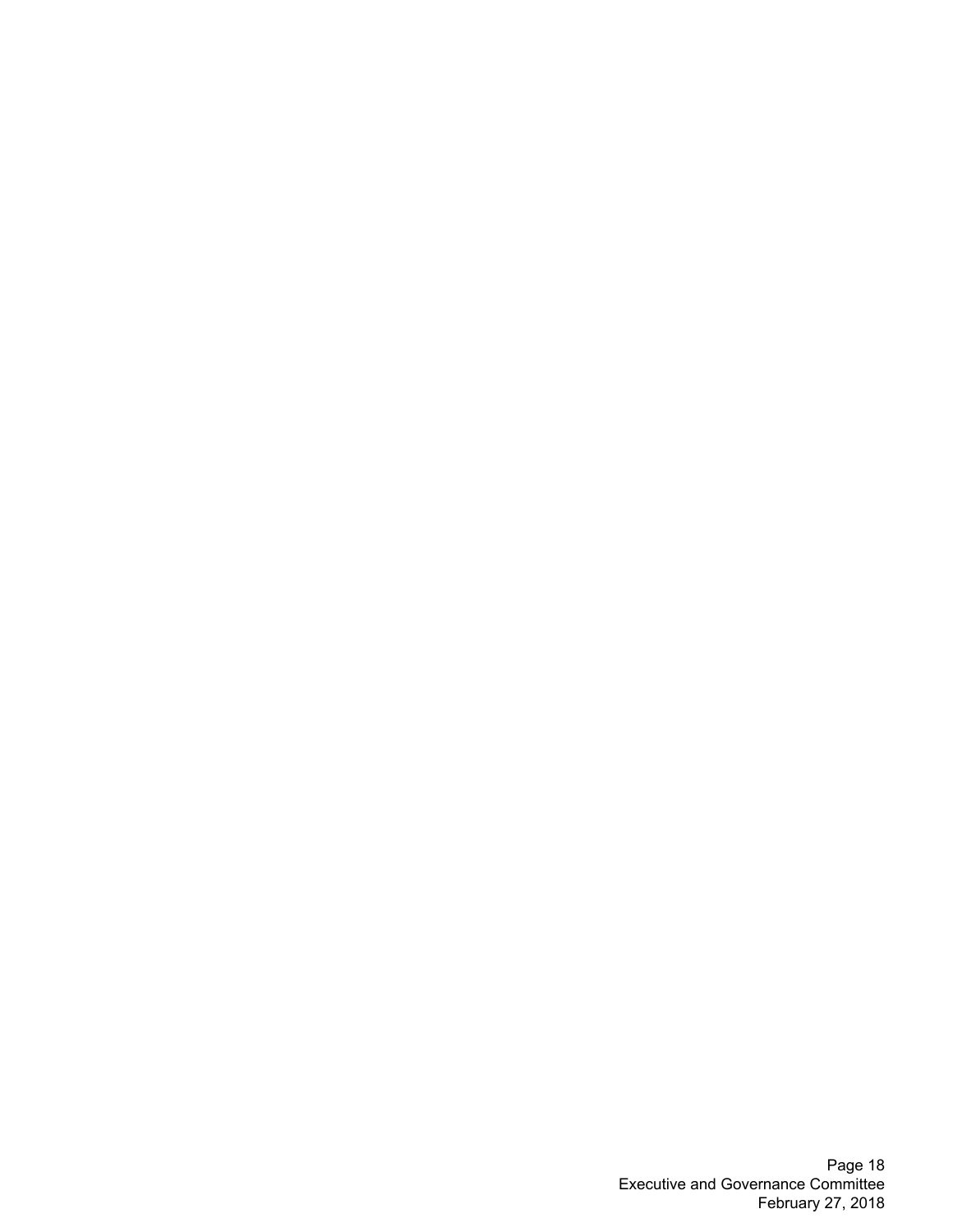## **Middle Tennessee State University Board of Trustees Policy Selection, Evaluation and Retention of the President**

#### **Section 1. Purpose**

The Middle Tennessee State University Board of Trustees (Board) has the authority to select, appoint, retain and assess the performance of the chief executive of the University (president). This policy shall set the general parameters for these processes.

#### **Section 2. Selection of a President**

The Board shall establish a selection process and the qualification criteria as it deems appropriate. The selection process should include a mechanism for consultation and input from the campus and the community, and should reflect the University's commitment to diversity.

Prior to beginning a search for candidates for the office, the Board shall establish the qualification criteria for the position and shall announce the process it will follow for selecting a president.

The selection of the president shall be the sole responsibility of the Board.

In the event of a vacancy in the office of the president, the Executive and Governance Committee shall nominate an interim president to be approved by the Board.

#### **Section 3. Appointment and Retention of the President**

The Board may set the terms and conditions of the president's appointment to include:

- 1. A contract;
- 2. Compensation;
- 3. Conditions related to retention; and,
- 4. Conditions related to removal from office.

The decision to retain or terminate the appointment of the president shall be the sole responsibility of the Board.

#### **Section 4. Annual Evaluation of the President**

The president shall be annually evaluated by the Board based on an evaluation process coordinated by the Board Executive and Governance Committee (Committee). The evaluation period will be July 1 through June 30.

The purposes of the annual evaluation are: (1) to assist the Board in determining whether the president's performance is effective; (2) to enable the president to enhance his/her performance and leadership; (3) to promote good communication and strong working relations between the president, the Board and the campus community; (4) to enable the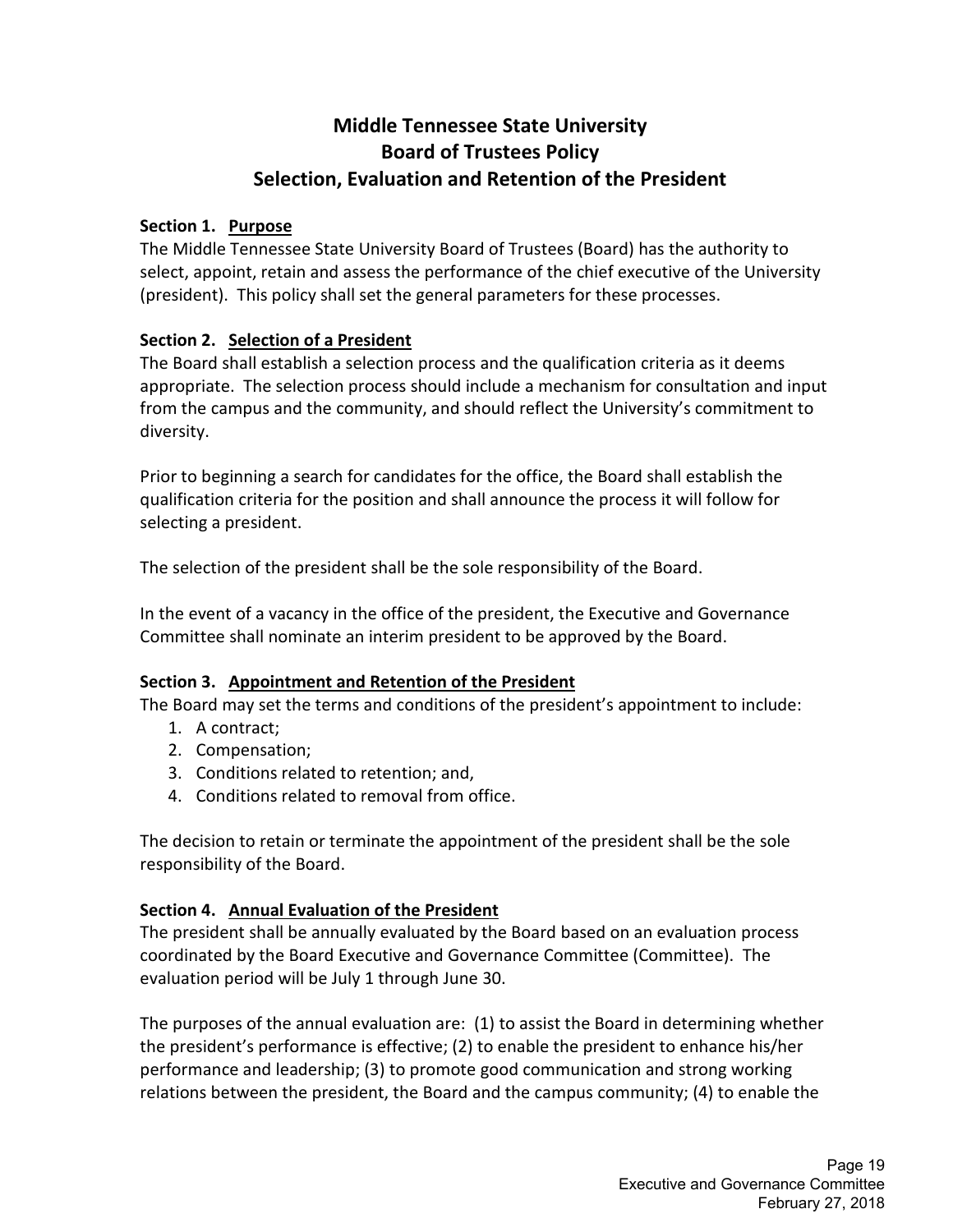president and the Board to set mutually agreeable goals; and, (5) to inform Board decisions on compensation and other terms of employment for the president.

The president shall prepare a written self-assessment statement (statement) in a format and according to a timetable mutually agreed upon by the president and the Committee. The statement shall include the following:

- 1. Progress toward meeting goals previously agreed upon by the president and the Board with accompanying data and metrics;
- 2. Assessment of the overall academic quality of the university, including institutional achievements and accomplishments;
- 3. Assessment of the financial status of the university;
- 4. Identification of significant institutional challenges faced over the prior year that impacted progress toward goals with an assessment of continuing or future challenges facing the university;
- 5. Goals proposed by the president for the upcoming year.

After receipt of the statement, the Chair of the Committee will share the statement with the Board and solicit their written comments. Once this feedback is collected, the Chair will meet with the president to discuss the self-assessment statement and the proposed goals, expectations and associated metrics for the upcoming year, along with the information gathered from the Board. The Chair will prepare an evaluation report to include a written assessment of the president's performance and an aggregate summary of the views of the Board. The evaluation report may include a recommendation concerning the president's compensation or other terms of employment. A copy of the evaluation report shall be provided to the president.

All job performance evaluations, as that term is defined in T.C.A. §10-7-504(a)(26), shall be confidential and not open for public inspection.

#### **Section 5. Periodic Comprehensive Review**

The president shall also be subject to a comprehensive evaluation every five years. When a comprehensive review is performed, it is to be incorporated into the annual review process, with such adjustments to the schedule as may be necessary.

This review may be performed with the assistance of one or more independent consultants to be chosen by the Executive and Governance Committee (Committee). The specific details for a comprehensive review will be determined by the Committee in consultation with the consultant and the president. However, the review will include input from the university administration, faculty, staff and students, as well as, alumni leadership and the community.

Effective Date: September 15, 2017.

Revisions: None.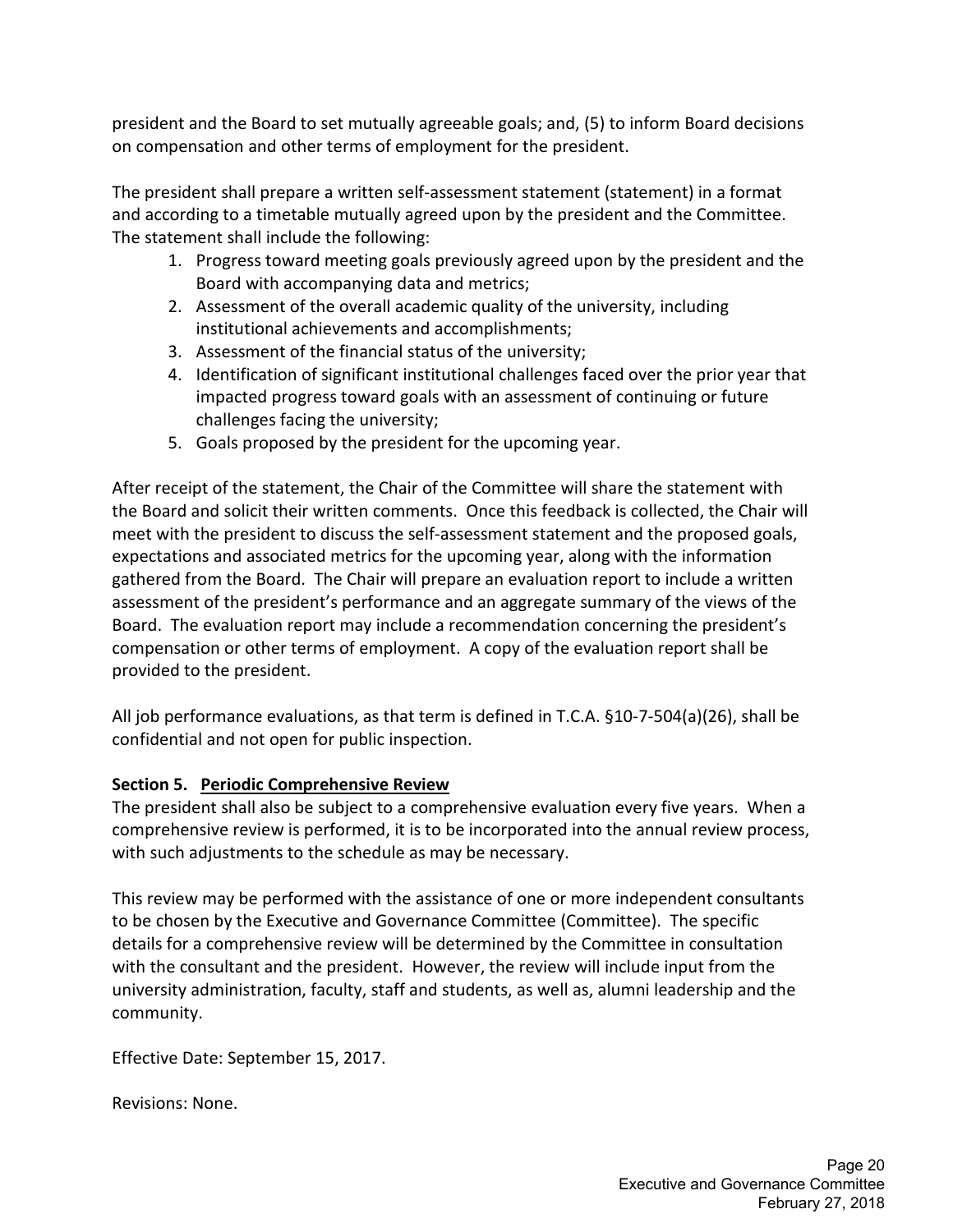## **Middle Tennessee State University Board of Trustees Policy Selection, Evaluation and Retention of the President**

#### **Section 1. Purpose**

The Middle Tennessee State University Board of Trustees (Board) has the authority to select, appoint, retain and assess the performance of the chief executive of the University (president). This policy shall set the general parameters for these processes.

#### **Section 2. Selection of a President**

The Board shall establish a selection process and the qualification criteria as it deems appropriate. The selection process should include a mechanism for consultation and input from the campus and the community, and should reflect the University's commitment to diversity.

Prior to beginning a search for candidates for the office, the Board shall establish the qualification criteria for the position and shall announce the process it will follow for selecting a president.

The selection of the president shall be the solely be the responsibility of the Board.

In the event of a vacancy in the office of the president, the Executive and Governance Committee shall nominate an interim president to be approved by the Board.

#### **Section 3. Appointment and Retention of the President**

The Board mayshall set the terms and conditions of the president's appointment to include:

- 1. A contract;
- 2. Compensation;
- 3. Conditions related to retention; and,
- 4. Conditions related to removal from office.

The decision to retain or terminate the appointment of the president shall be the solely be the responsibility of the Board.

#### **Section 4. Annual Evaluation of the President**

The president shall be annually evaluated by the Board based on an evaluation process coordinated by the Board Executive and Governance Committee (Committee). The review may, from time to time, be performed with the assistance of one or more independent consultants to be chosen by the Committee. The evaluation period-performance period to be evaluated will be July 1 through June 30.

The purposes of the annual-evaluation are: (1) to assist the Board in determining whether the president's performance is effective; (2) to enable the president to enhance his/her performance and leadership; (3) to promote good communication and strong working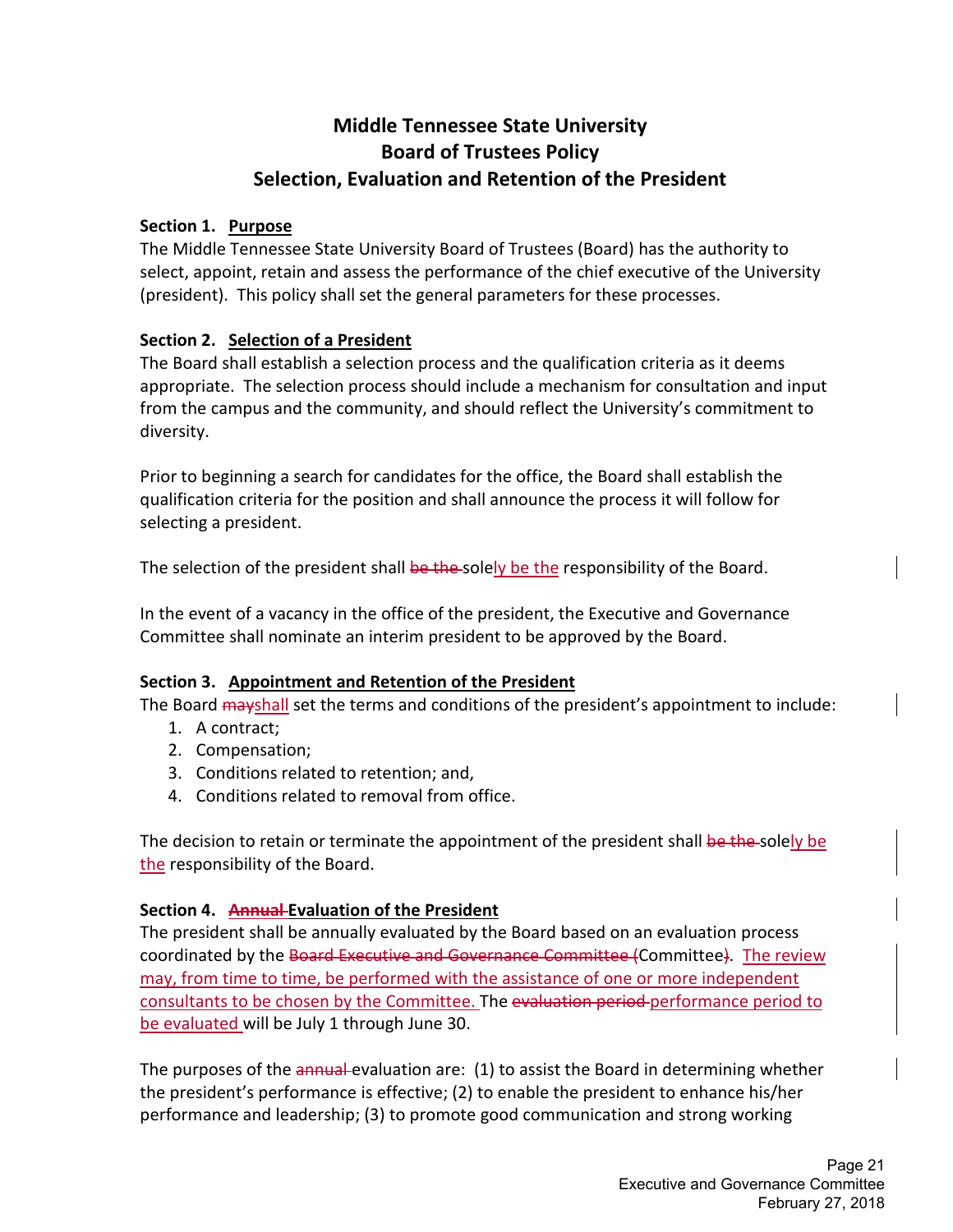relations between the president, the Board and the campus community; (4) to enable the president and the Board to set mutually agreeable goals; and, (5) to inform Board decisions on compensation and other terms of employment for the president.

The president shall prepare a written self-assessment statement (statement) in a format and according to a timetable mutually agreed upon by the president and the Committee. The statement shall include the following:

- 1. Progress toward meeting goals previously agreed upon by the president and the Board with accompanying data and metrics;
- 2. Assessment of the overall academic quality of the university, including institutional achievements and accomplishments;
- 3. Assessment of the financial status of the university;
- 4. Identification of significant institutional challenges faced over the prior year that impacted progress toward goals with an assessment of continuing or future challenges facing the university;
- 5. Goals proposed by the president for the upcoming year.

After receipt of the statement, the Chair of the Committee will share the statement with the Board and solicit their written comments. Feedback will also be solicited from the University administration, faculty, staff and students, as well as alumni leadership and the community (constituent groups).

Once this feedback is collected, the Chair will meet with the president to discuss the selfassessment statement and the proposed goals, expectations and associated metrics for the upcoming year, along with the information gathered from the Board and constituent groups. The Chair will prepare an evaluation report to include a written assessment of the president's performance and an aggregate summary of the views of the Board and constituent groups. The evaluation report may include a recommendation concerning the president's compensation or other terms of employment. A copy of the evaluation report shall be provided to the president.

All job performance evaluations, as that term is defined in T.C.A. §10-7-504(a)(26), shall be confidential and not open for public inspection.

#### **Section 5. Periodic Comprehensive Review**

The president shall also be subject to a comprehensive evaluation every five years. When a comprehensive review is performed, it is to be incorporated into the annual review process, with such adjustments to the schedule as may be necessary.

This review may be performed with the assistance of one or more independent consultants to be chosen by the Executive and Governance Committee (Committee). The specific details for a comprehensive review will be determined by the Committee in consultation with the consultant and the president. However, the review will include input from the university administration, faculty, staff and students, as well as, alumni leadership and the community.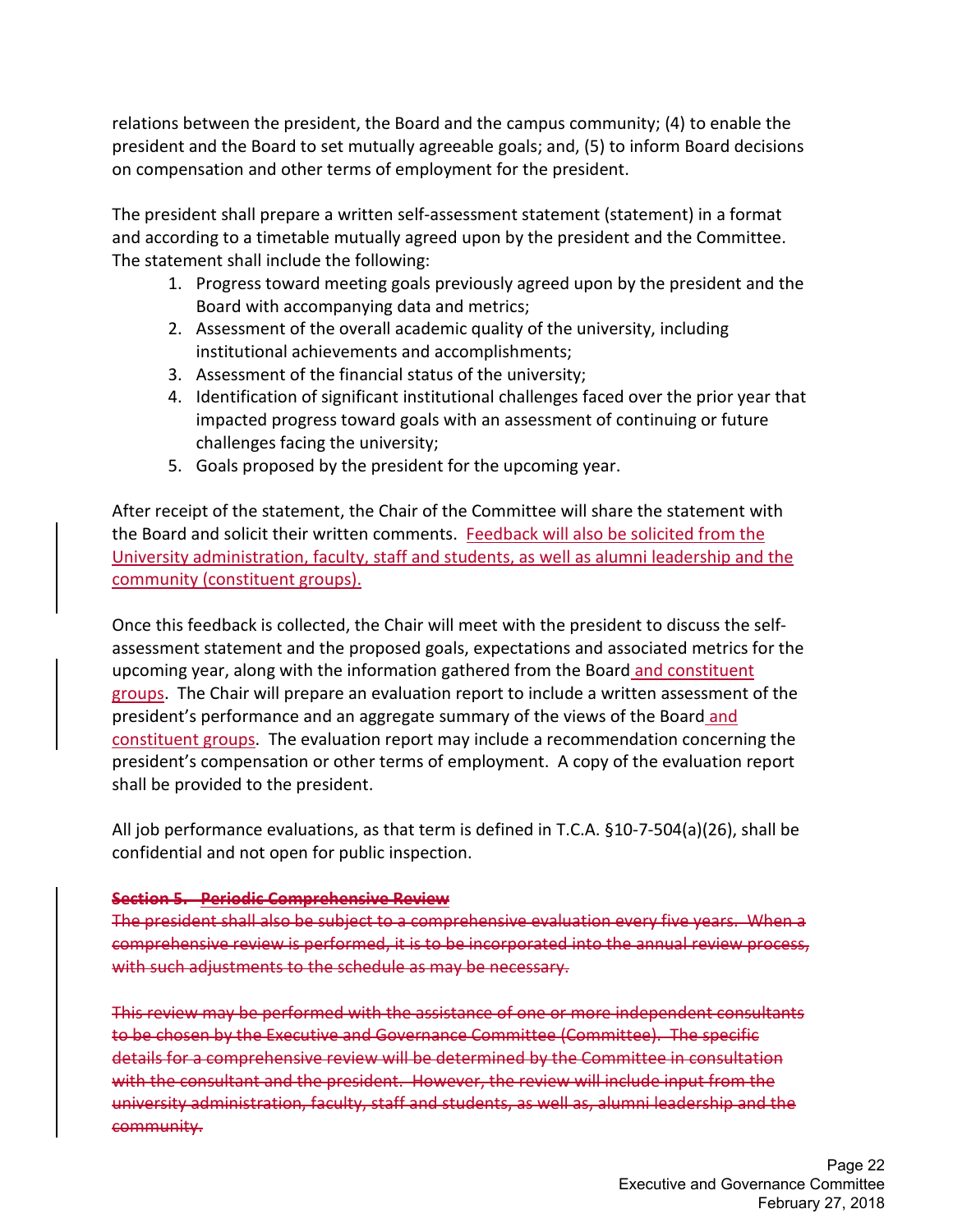Effective Date: September 15, 2017.

Revisions: None.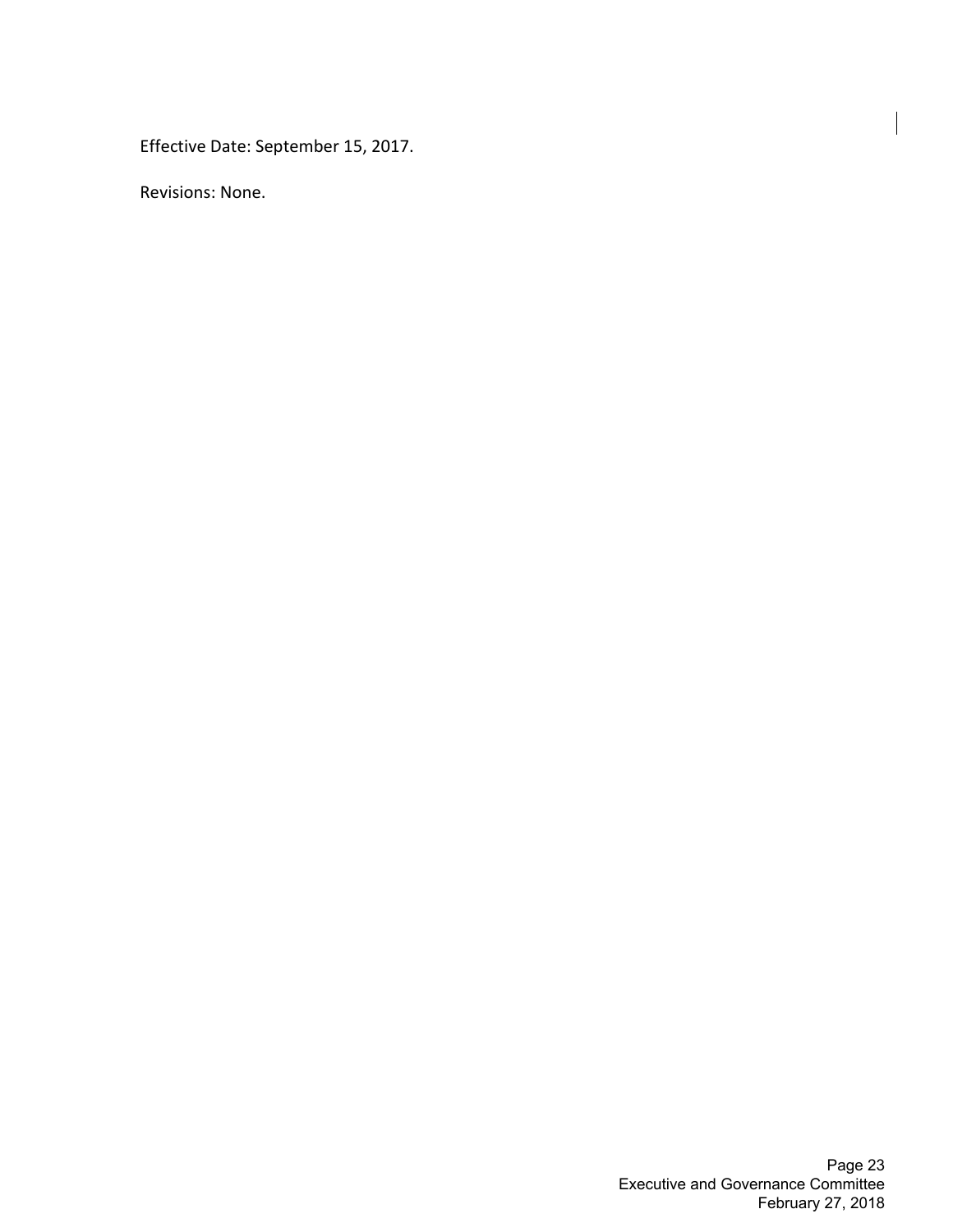Page 24 Executive and Governance Committee February 27, 2018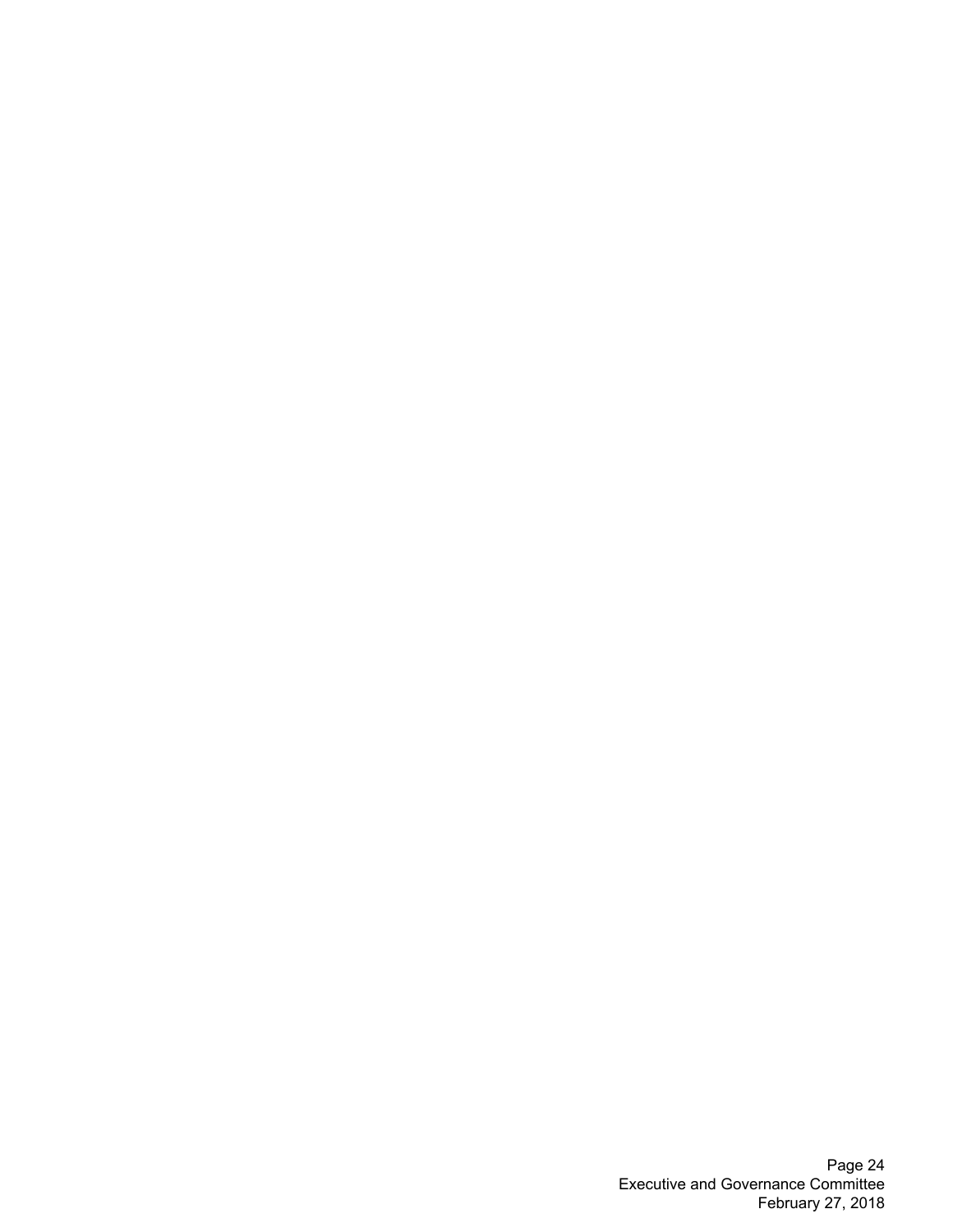## **Middle Tennessee State University Board of Trustees Policy Selection, Evaluation and Retention of the President**

#### **Section 1. Purpose**

The Middle Tennessee State University Board of Trustees (Board) has the authority to select, appoint, retain and assess the performance of the chief executive of the University (president). This policy shall set the general parameters for these processes.

#### **Section 2. Selection of a President**

The Board shall establish a selection process and the qualification criteria as it deems appropriate. The selection process should include a mechanism for consultation and input from the campus and the community, and should reflect the University's commitment to diversity.

Prior to beginning a search for candidates for the office, the Board shall establish the qualification criteria for the position and shall announce the process it will follow for selecting a president.

The selection of the president shall solely be the responsibility of the Board.

In the event of a vacancy in the office of the president, the Executive and Governance Committee (Committee) shall nominate an interim president to be approved by the Board.

#### **Section 3. Appointment and Retention of the President**

The Board shall set the terms and conditions of the president's appointment to include:

- 1. A contract;
- 2. Compensation;
- 3. Conditions related to retention; and,
- 4. Conditions related to removal from office.

The decision to retain or terminate the appointment of the president shall solely be the responsibility of the Board.

#### **Section 4. Evaluation of the President**

The president shall be annually evaluated by the Board based on an evaluation process coordinated by the Committee. The review may, from time to time, be performed with the assistance of one or more independent consultants to be chosen by the Committee. The performance period to be evaluated will be July 1 through June 30.

The purposes of the evaluation are: (1) to assist the Board in determining whether the president's performance is effective; (2) to enable the president to enhance his/her performance and leadership; (3) to promote good communication and strong working relations between the president, the Board and the campus community; (4) to enable the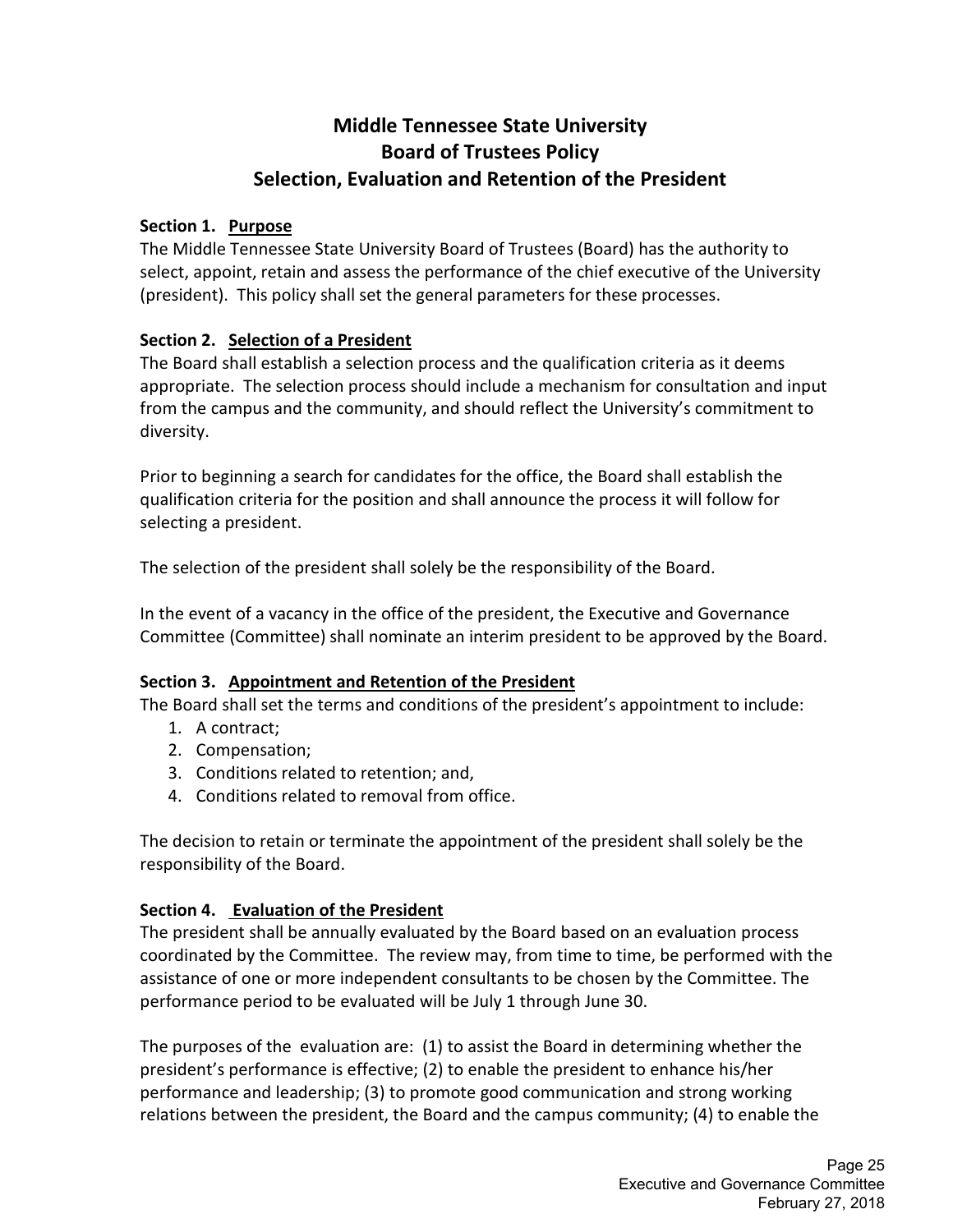president and the Board to set mutually agreeable goals; and, (5) to inform Board decisions on compensation and other terms of employment for the president.

The president shall prepare a written self-assessment statement (statement) in a format and according to a timetable mutually agreed upon by the president and the Committee. The statement shall include the following:

- 1. Progress toward meeting goals previously agreed upon by the president and the Board with accompanying data and metrics;
- 2. Assessment of the overall academic quality of the university, including institutional achievements and accomplishments;
- 3. Assessment of the financial status of the university;
- 4. Identification of significant institutional challenges faced over the prior year that impacted progress toward goals with an assessment of continuing or future challenges facing the university;
- 5. Goals proposed by the president for the upcoming year.

After receipt of the statement, the Chair of the Committee will share the statement with the Board and solicit their written comments. Feedback will also be solicited from the university administration, faculty, staff and students, as well as, alumni leadership and the community (constituent groups).

Once this feedback is collected, the Chair will meet with the president to discuss the selfassessment statement and the proposed goals, expectations and associated metrics for the upcoming year, along with the information gathered from the Board and constituent groups. The Chair will prepare an evaluation report to include a written assessment of the president's performance and an aggregate summary of the views of the Board and constituent groups. The evaluation report may include a recommendation concerning the president's compensation or other terms of employment. A copy of the evaluation report shall be provided to the president.

All job performance evaluations, as that term is defined in T.C.A. §10-7-504(a)(26), shall be confidential and not open for public inspection.

Effective Date: September 15, 2017.

Revisions: None.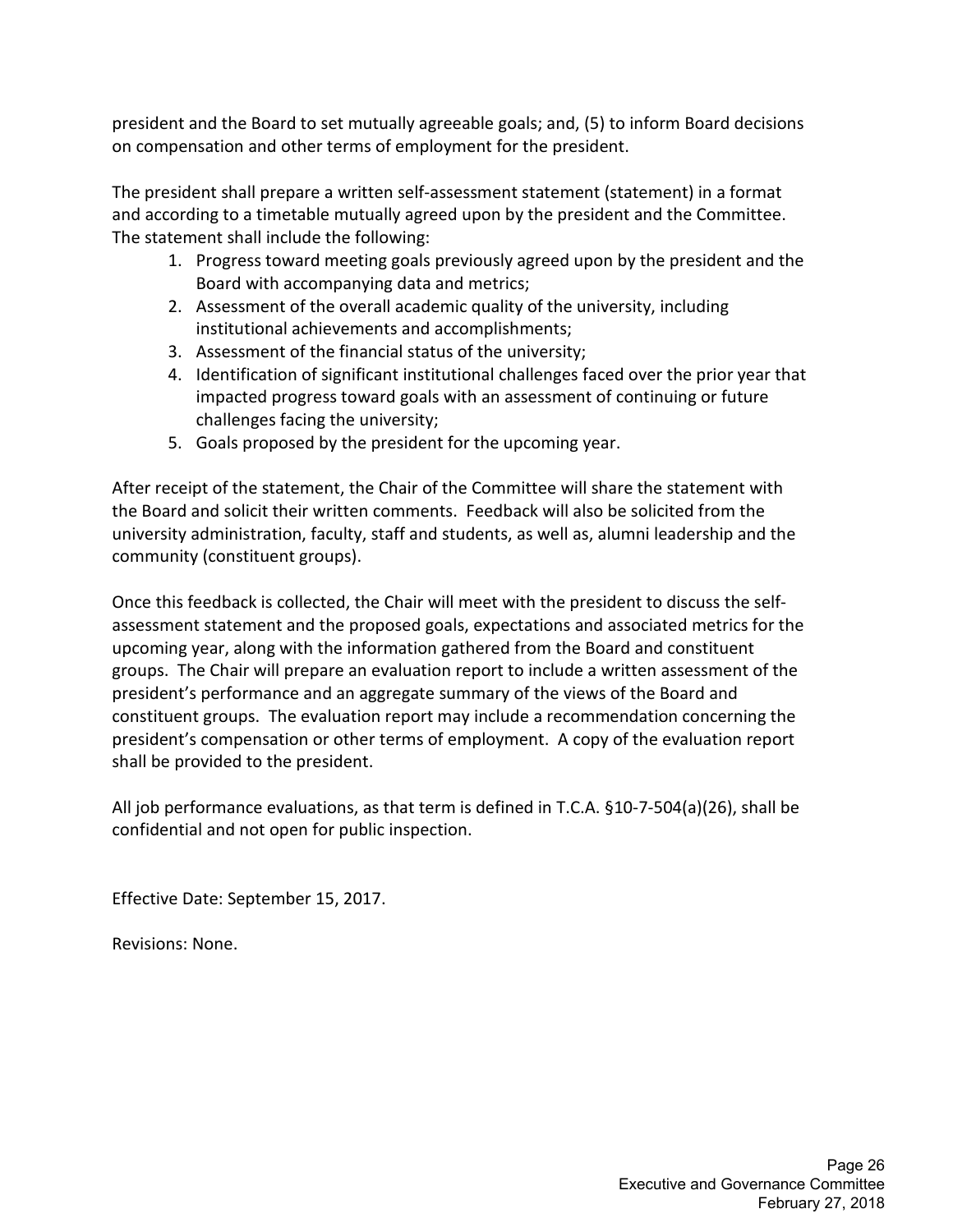## **Middle Tennessee State University Board of Trustees Policy Selection, Evaluation and Retention of the President**

#### **Section 1. Purpose**

The Middle Tennessee State University Board of Trustees (Board) has the authority to select, appoint, retain and assess the performance of the chief executive of the University (president). This policy shall set the general parameters for these processes.

#### **Section 2. Selection of a President**

The Board shall establish a selection process and the qualification criteria as it deems appropriate. The selection process should include a mechanism for consultation and input from the campus and the community, and should reflect the University's commitment to diversity.

Prior to beginning a search for candidates for the office, the Board shall establish the qualification criteria for the position and shall announce the process it will follow for selecting a president.

The selection of the president shall be the solely be the responsibility of the Board.

In the event of a vacancy in the office of the president, the Executive and Governance Committee (Committee) shall nominate an interim president to be approved by the Board.

#### **Section 3. Appointment and Retention of the President**

The Board mayshall set the terms and conditions of the president's appointment to include:

- 1. A contract;
- 2. Compensation;
- 3. Conditions related to retention; and,
- 4. Conditions related to removal from office.

The decision to retain or terminate the appointment of the president shall be the sole responsibility of the Board.

#### **Section 4. Annual Evaluation of the President**

**The Board shall evaluate the president's job performance on an annual basis following procedures approved by the Board. The Board delegates to the Committee the Responsibility for organizing and conducting these reviews. The review may, from time to time, be performed with the assistance of one or more independent consultants to be chosen by the Committee.**

The president shall be annually evaluated by the Board based on an evaluation process coordinated by the Board Executive and Governance Committee (Committee). The evaluation period will be July 1 through June 30.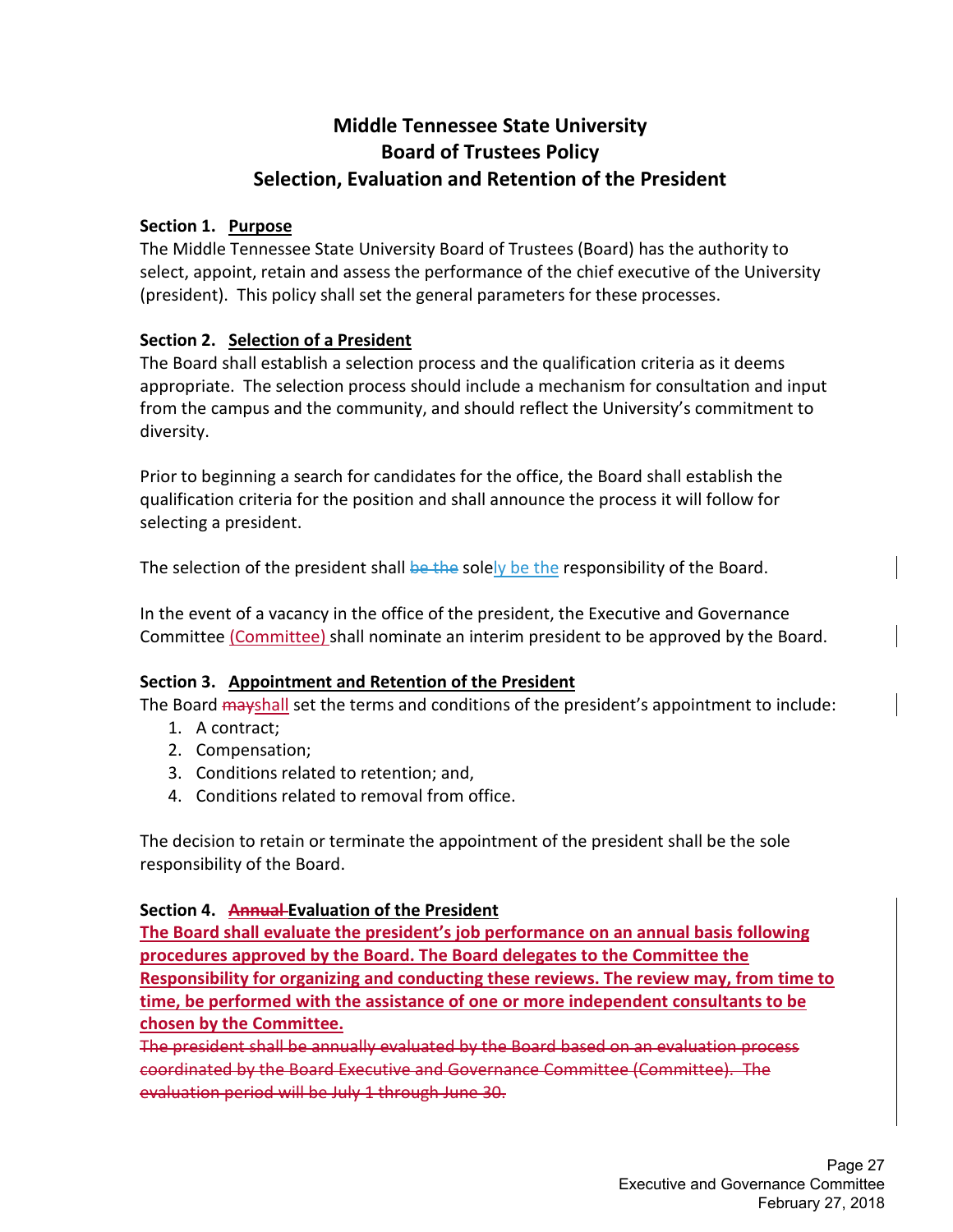The purposes of the annual evaluation are: (1) to assist the Board in determining whether the president's performance is effective; (2) to enable the president to enhance his/her performance and leadership; (3) to promote good communication and strong working relations between the president, the Board and the campus community; (4) to enable the president and the Board to set mutually agreeable goals; and, (5) to inform Board decisions on compensation and other terms of employment for the president.

The president shall prepare a written self-assessment statement (statement) in a format and according to a timetable mutually agreed upon by the president and the Committee. The statement shall include the following:

- 6. Progress toward meeting goals previously agreed upon by the president and the Board with accompanying data and metrics;
- 7. Assessment of the overall academic quality of the university, including institutional achievements and accomplishments;
	- Assessment of the financial status of the university;
- 8. Identification of significant institutional challenges faced over the prior year that impacted progress toward goals with an assessment of continuing or future challenges facing the university;
- 8. Goals proposed by the president for the upcoming year.

After receipt of the statement, the Chair of the Committee will share the statement with the Board and solicit their written comments. Once this feedback is collected, the Chair will meet with the president to discuss the self-assessment statement and the proposed goals, expectations and associated metrics for the upcoming year, along with the information gathered from the Board. The Chair will prepare an evaluation report to include a written assessment of the president's performance and an aggregate summary of the views of the Board. The evaluation report may include a recommendation concerning the president's compensation or other terms of employment. A copy of the evaluation report shall be provided to the president.

All job performance evaluations, as that term is defined in T.C.A. §10-7-504(a)(26), shall be confidential and not open for public inspection.

#### **Section 5. Periodic Comprehensive Review**

The president shall also be subject to a comprehensive evaluation every five years. When a comprehensive review is performed, it is to be incorporated into the annual review process, with such adjustments to the schedule as may be necessary.

This review may be performed with the assistance of one or more independent consultants to be chosen by the Executive and Governance Committee (Committee). The specific details for a comprehensive review will be determined by the Committee in consultation with the consultant and the president. However, the review will include input from the university administration, faculty, staff and students, as well as, alumni leadership and the community.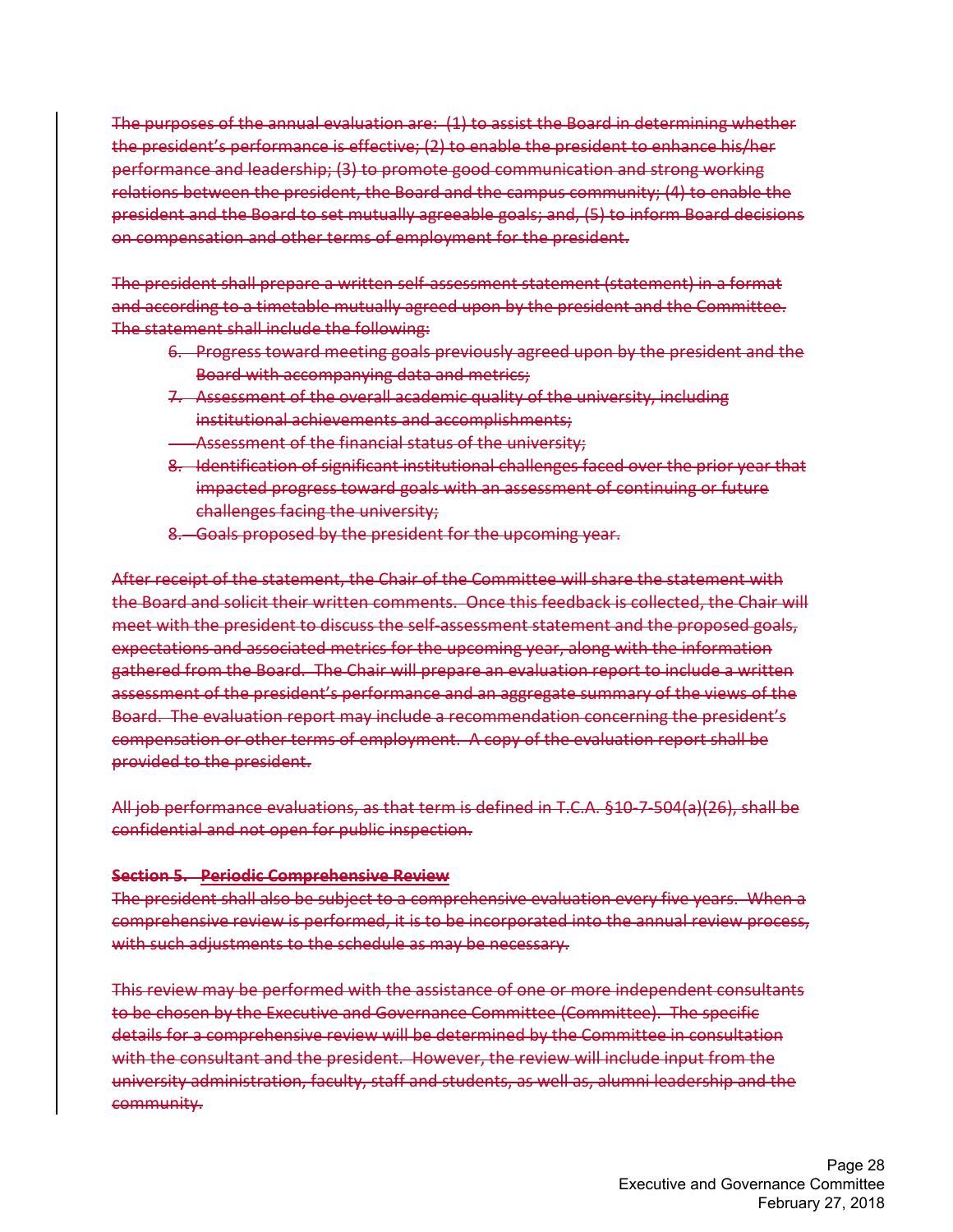Effective Date: September 15, 2017.

Revisions: None.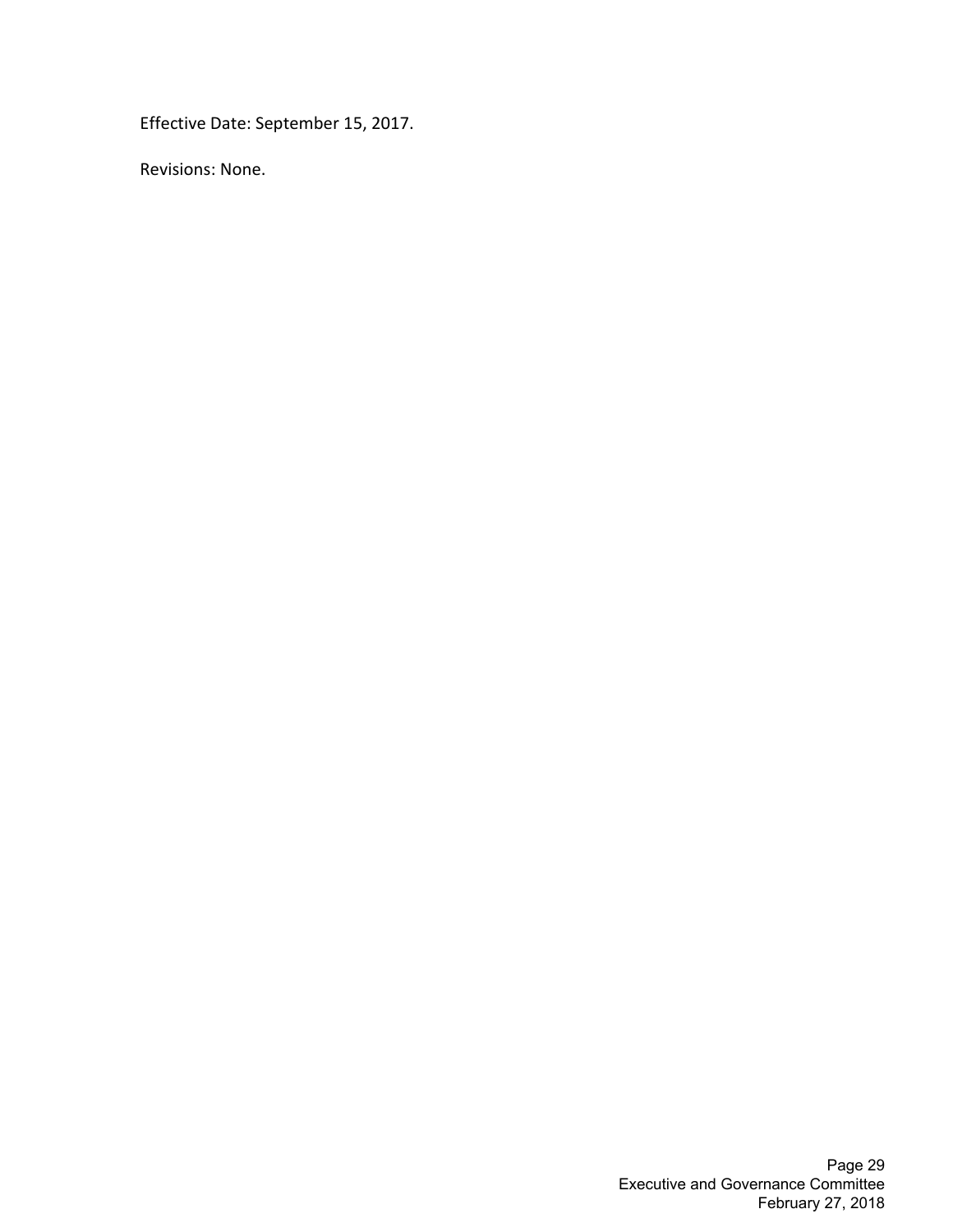Page 30 Executive and Governance Committee February 27, 2018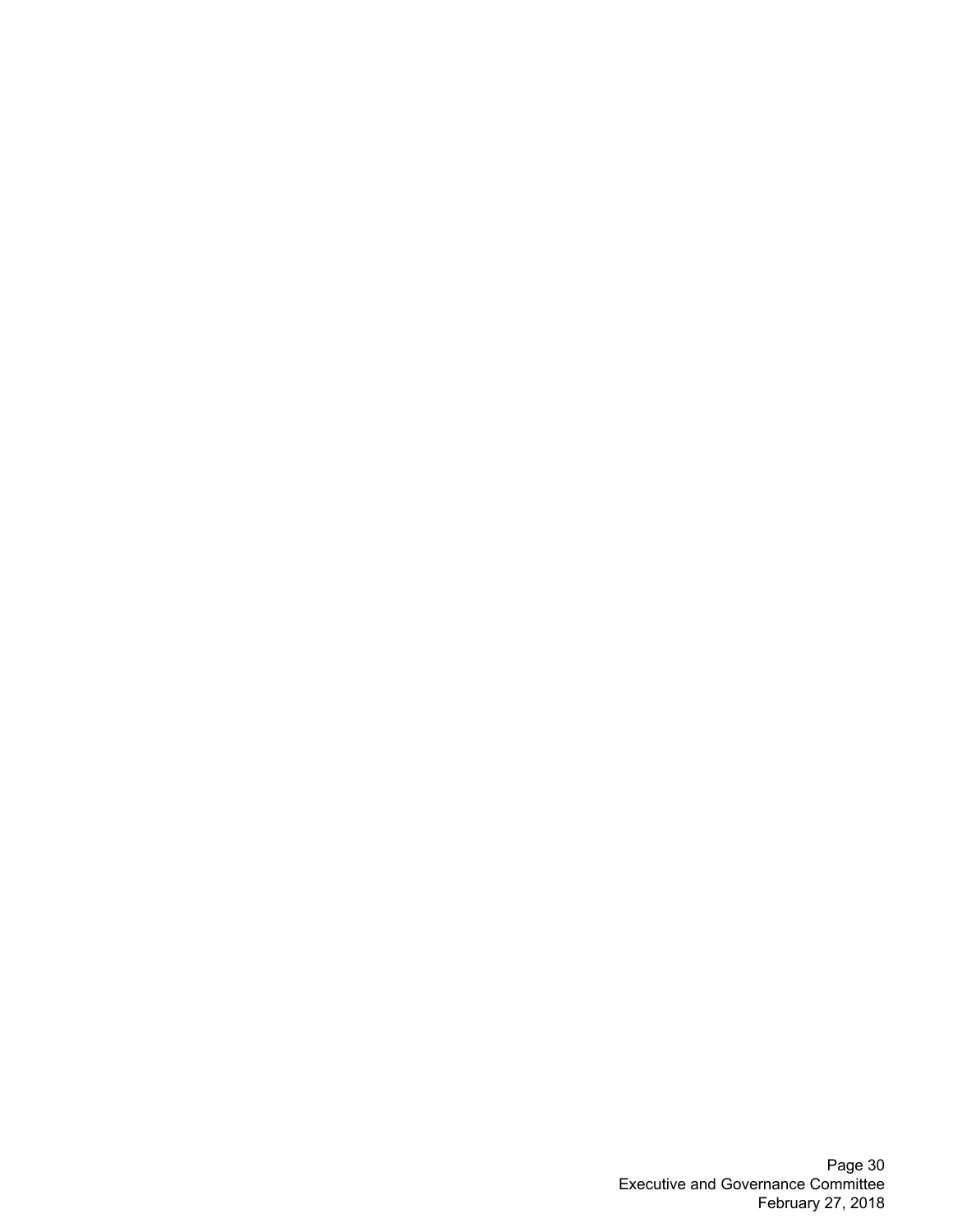## **Middle Tennessee State University Board of Trustees Policy Selection, Evaluation and Retention of the President**

#### **Section 1. Purpose**

The Middle Tennessee State University Board of Trustees (Board) has the authority to select, appoint, retain and assess the performance of the chief executive of the University (president). This policy shall set the general parameters for these processes.

#### **Section 2. Selection of a President**

The Board shall establish a selection process and the qualification criteria as it deems appropriate. The selection process should include a mechanism for consultation and input from the campus and the community, and should reflect the University's commitment to diversity.

Prior to beginning a search for candidates for the office, the Board shall establish the qualification criteria for the position and shall announce the process it will follow for selecting a president.

The selection of the president shall solely be the responsibility of the Board.

In the event of a vacancy in the office of the president, the Executive and Governance Committee (Committee) shall nominate an interim president to be approved by the Board.

#### **Section 3. Appointment and Retention of the President**

The Board shall set the terms and conditions of the president's appointment to include:

- 1. A contract;
- 2. Compensation;
- 3. Conditions related to retention; and,
- 4. Conditions related to removal from office.

The decision to retain or terminate the appointment of the president shall be the sole responsibility of the Board.

#### **Section 4. Evaluation of the President**

The Board shall evaluate the president's job performance on an annual basis following procedures approved by the Board. The Board delegates to the Committee the responsibility for organizing and conducting these reviews. The review may, from time to time, be performed with the assistance of one or more independent consultants to be chosen by the Committee.

Effective Date: September 15, 2017.

Revisions: None.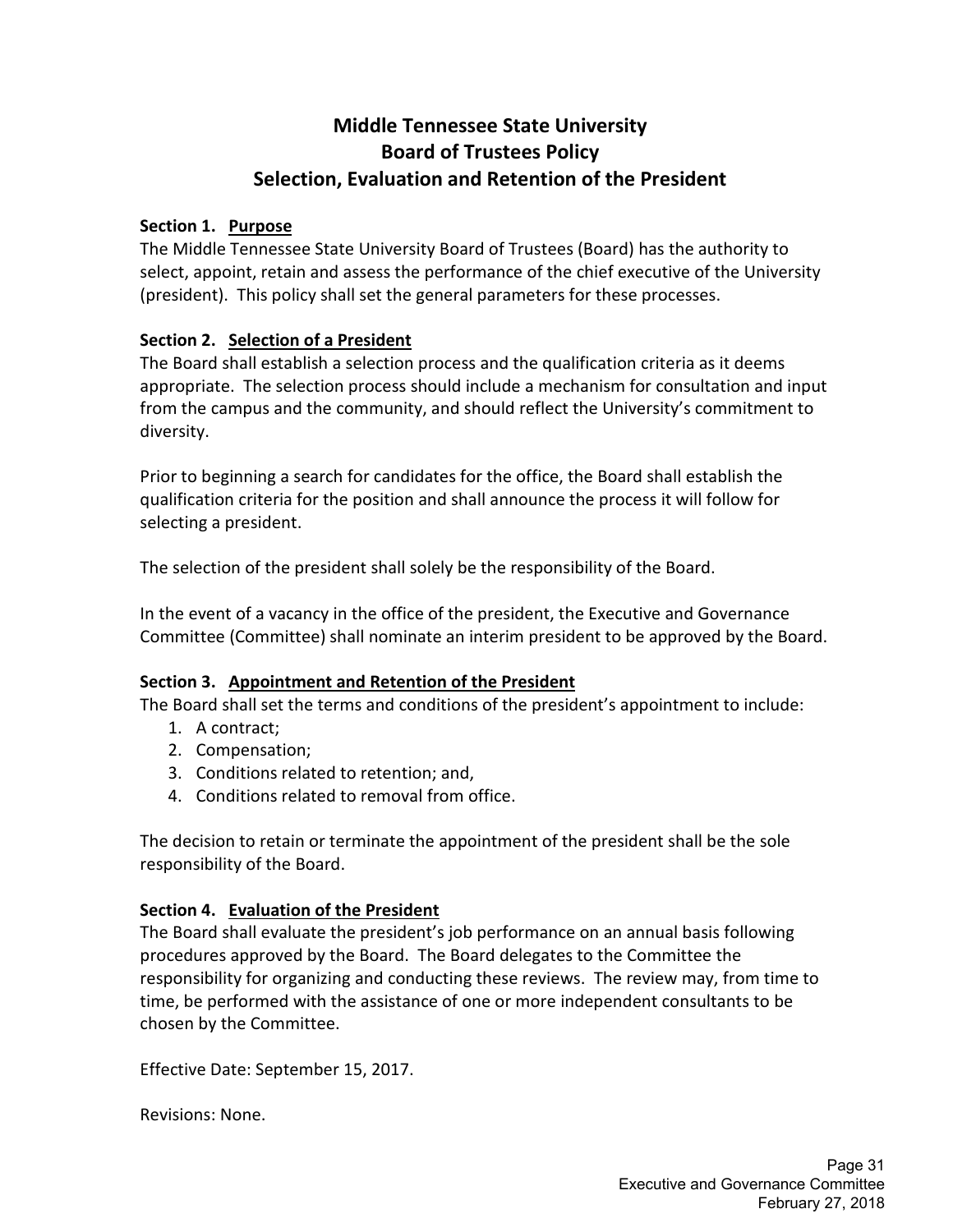Page 32 Executive and Governance Committee February 27, 2018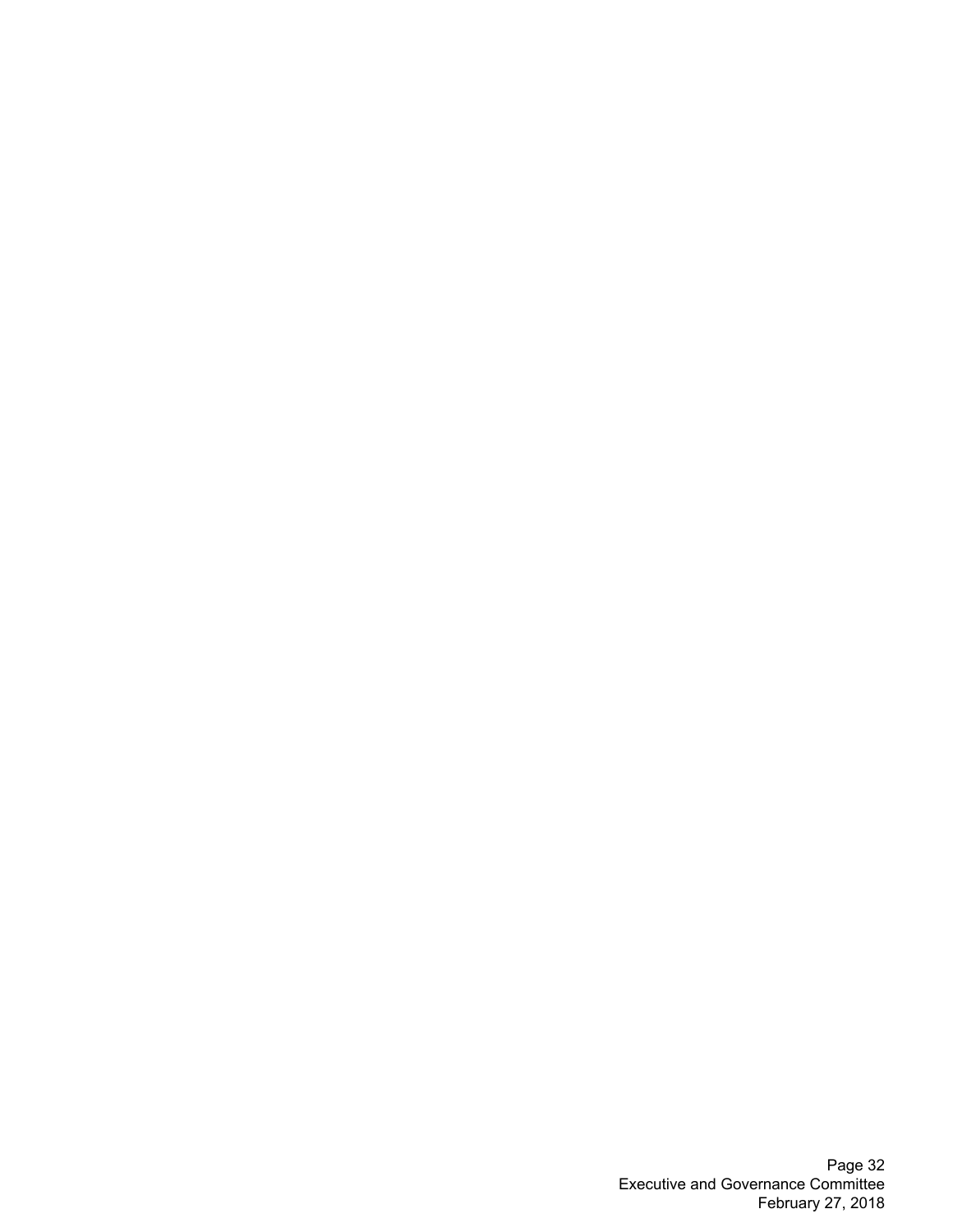

**Middle Tennessee State University**

## **Executive and Governance Committee**

Tuesday, February 27, 2018 – 10:00 a.m.

# Tab 4

## President's Contract and Compensation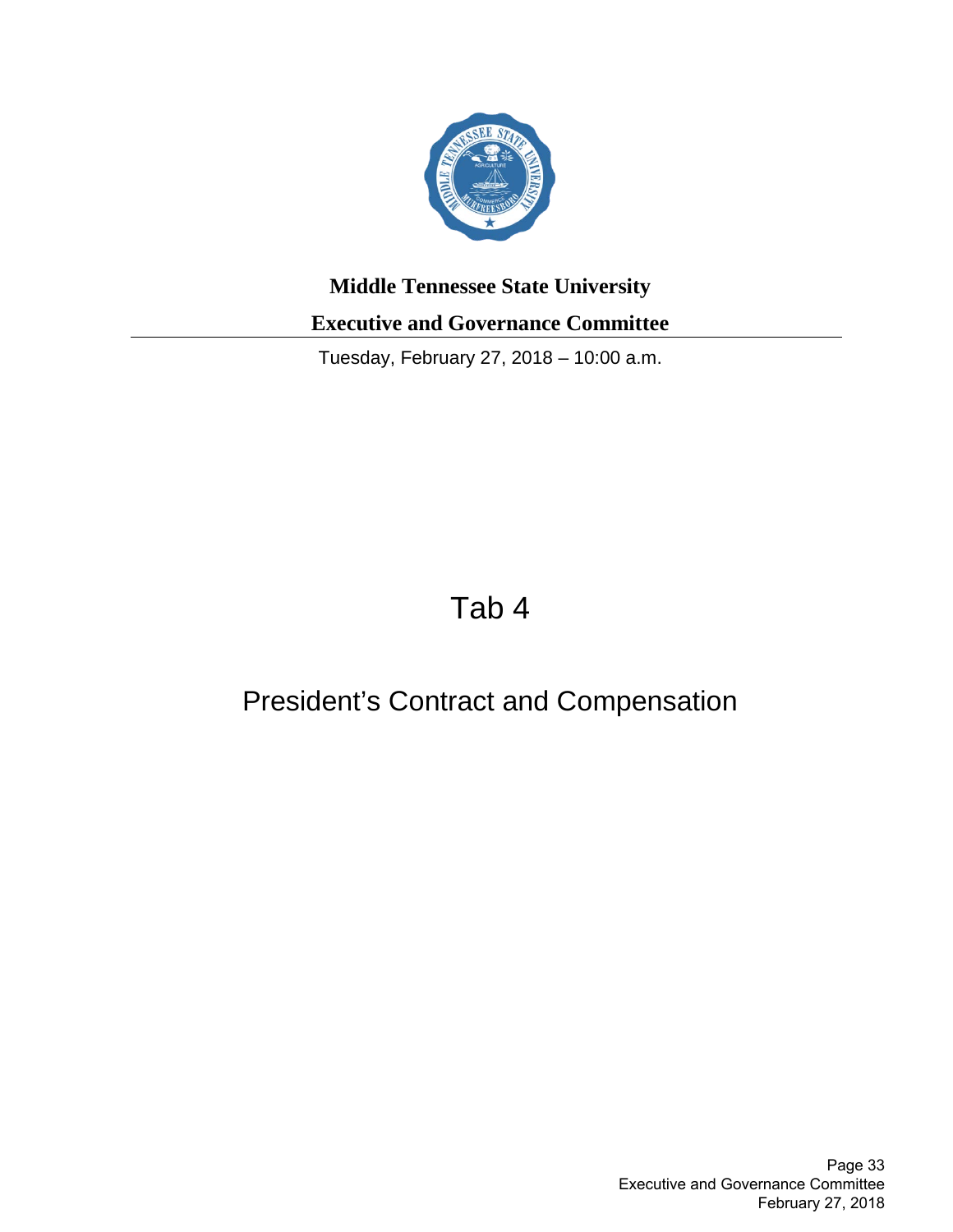Page 34 Executive and Governance Committee February 27, 2018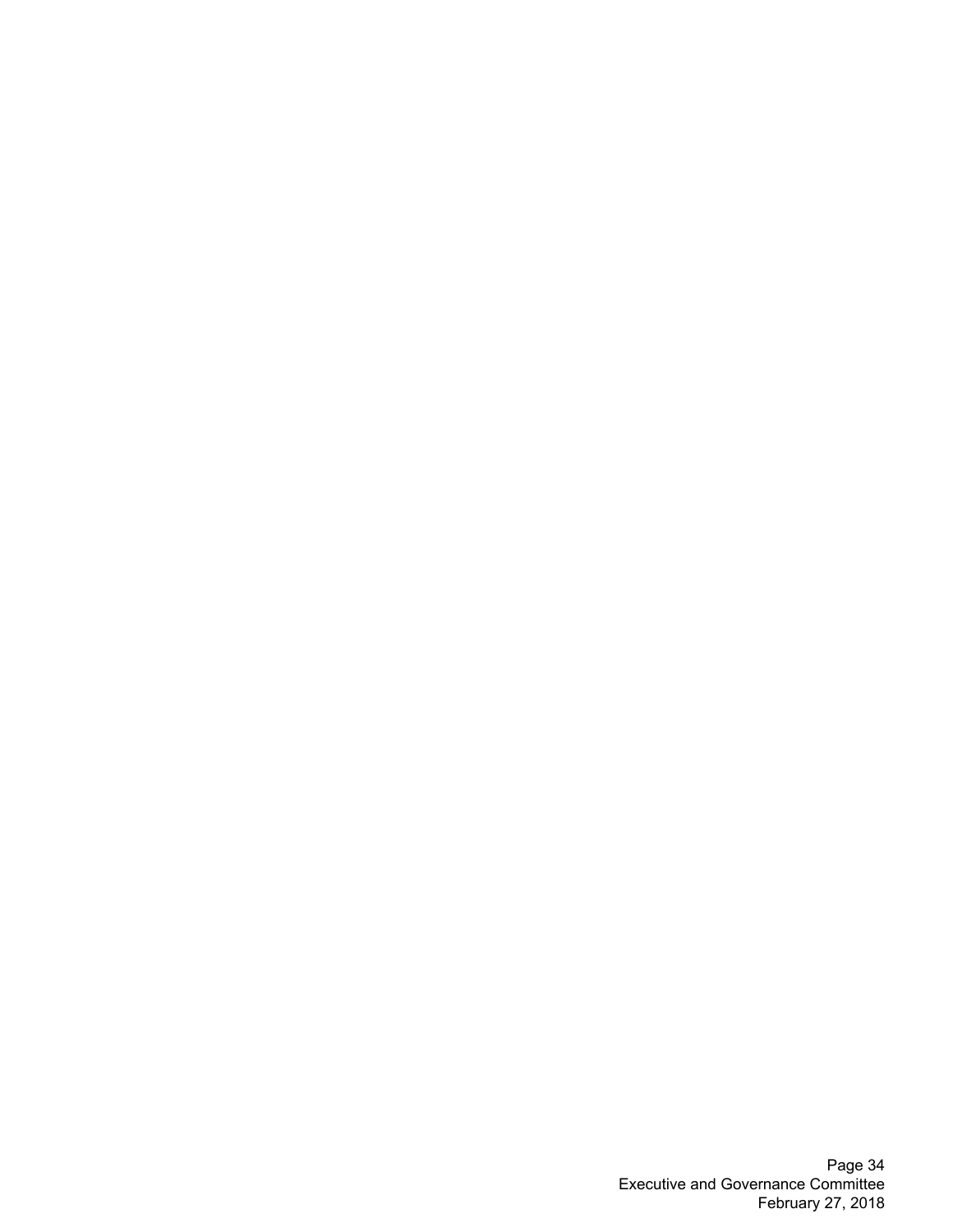

## **Middle Tennessee State University Board of Trustees**

| <b>MEETING:</b>              | <b>Executive and Governance Committee</b> |
|------------------------------|-------------------------------------------|
| <b>SUBJECT:</b>              | President's Contract and<br>Compensation  |
| DATE:                        | February 27, 2018                         |
| <b>PRESENTER:</b>            | Darrell Freeman                           |
| <b>ACTION REQUIRED:</b>      | Voice Vote                                |
| <b>STAFF RECOMMENDATION:</b> |                                           |
|                              |                                           |

### **BACKGROUND INFORMATION:**

The Board of Trustees Policy - Selection, Evaluation and Retention of the President provides that the Board will set the terms and conditions of the president's appointment to include his/her contract and compensation. A proposal concerning a contract and compensation will be presented for the Committee's discussion and approval in order to provide a recommendation to the full Board.